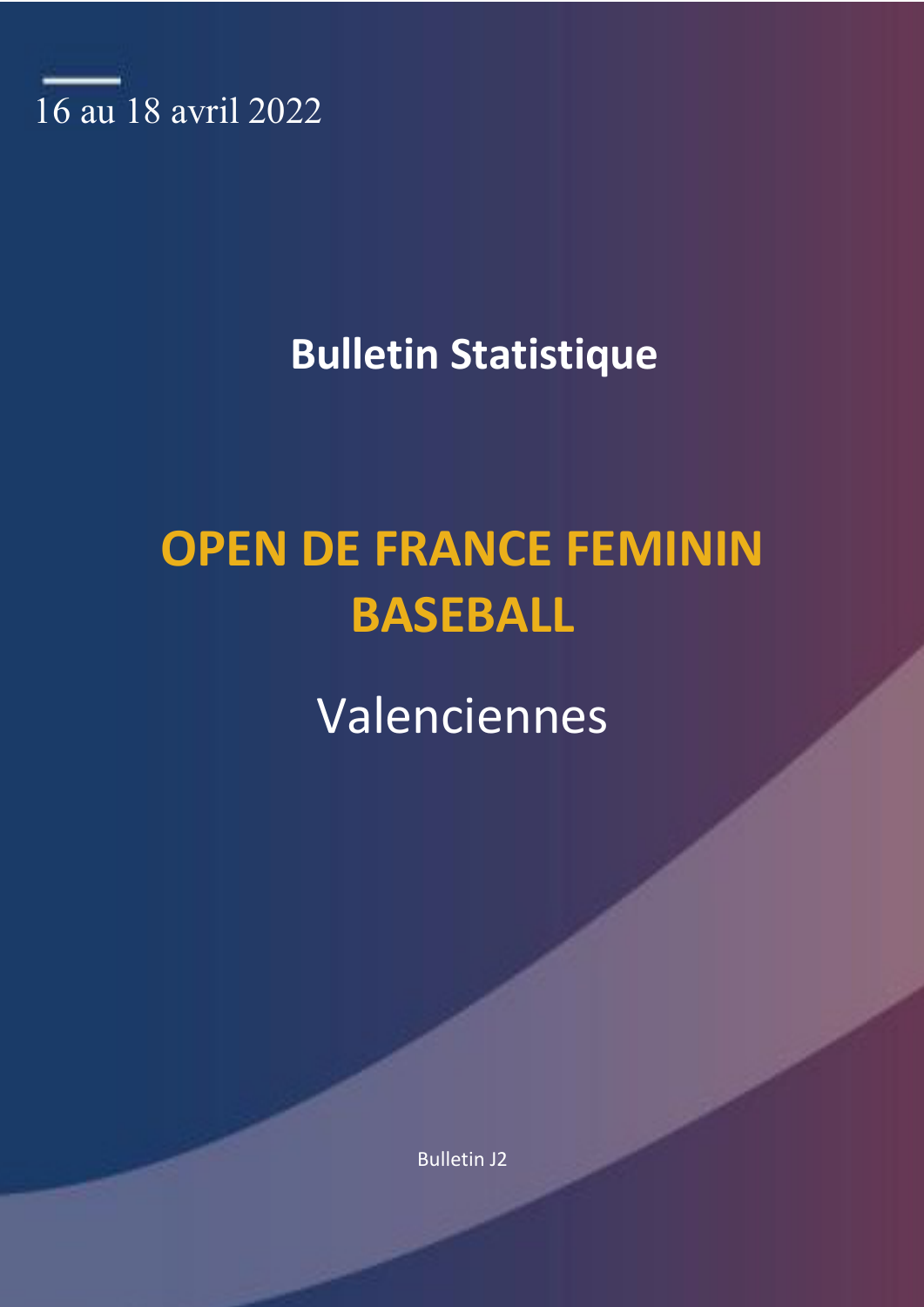| $N^{\circ}$    | <b>Heure</b> | <b>Terrain</b> | Poule | <b>Recevant</b>        |                            |                                                      | <b>Visiteur</b>        | <b>Score</b> | Inn    |
|----------------|--------------|----------------|-------|------------------------|----------------------------|------------------------------------------------------|------------------------|--------------|--------|
| $\mathbf{1}$   | 10:00        | Valenciennes   | A     | <b>Belles Baseball</b> | BASEBALL                   | G                                                    | GOP                    | $1 - 26$     | 4      |
| $\overline{2}$ | 12:15        | Valenciennes   | Α     | Normandie              |                            | $\mathbf{z}$<br>HDF                                  | Hauts de<br>France     | $10-9$       | 3      |
| 3              | 14:30        | Valenciennes   | A     | Angels                 | А                          | BASEBALL                                             | <b>Belles Baseball</b> | $25 - 4$     | 3      |
| 4              | 16:45        | Valenciennes   | A     | Hauts de<br>France     | $\Delta$<br><b>HDF</b>     | A                                                    | Angels                 | $12 - 3$     | 3      |
| 5              | 10:00        | Valenciennes   | Α     | <b>GOP</b>             | G                          |                                                      | Normandie              | $6 - 12$     | 4      |
| 6              | 12:15        | Valenciennes   | Α     | Hauts de<br>France     | $\mathbf{z}$<br><b>HOF</b> | <b>BASEBAL</b>                                       | <b>Belles Baseball</b> | $10-9$       | 3      |
| $\overline{7}$ | 14:30        | Valenciennes   | A     | Normandie              |                            | A                                                    | Angels                 | $14-9$       | 3      |
| 8              | 16:45        | Valenciennes   | A     | Angels                 | A                          | G                                                    | GOP                    | $6-5$        | 6(TIE) |
| 9              | 10:00        | Valenciennes   | Α     | <b>Belles Baseball</b> | <b>CISERIAL</b>            | 医<br><b>BUE DE BASEBALL » SCFTB.</b><br>NITRAA NITIE | Normandie              |              |        |
| 10             | 12:15        | Valenciennes   | Α     | <b>GOP</b>             | G                          | $\mathcal{L}$<br><b>HDF</b>                          | Hauts de<br>France     |              |        |
| 11             | 14:30        | Valenciennes   |       | 1A                     |                            |                                                      | 2A                     |              |        |

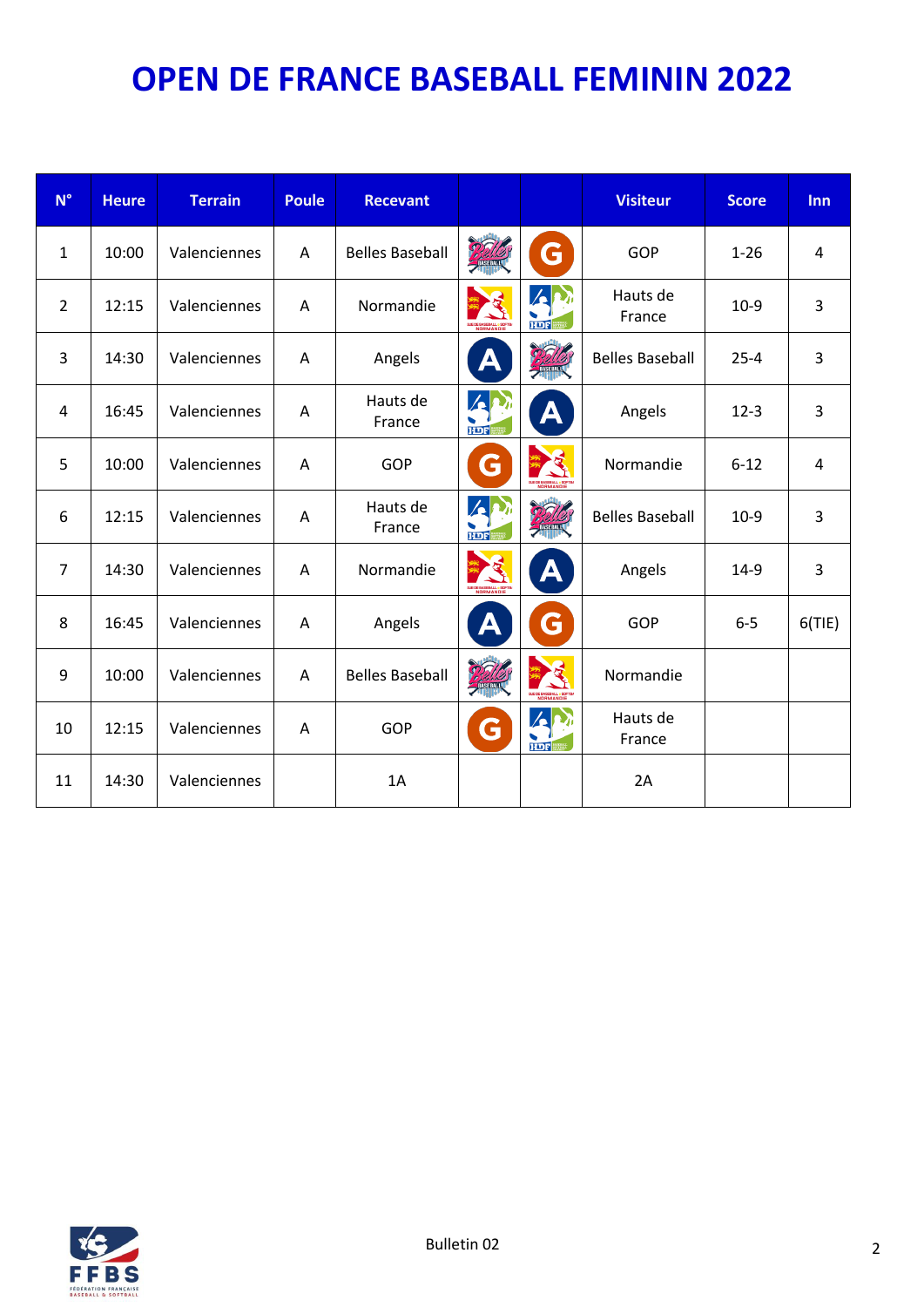### **Résumé de la rencontre 5**



### **6 GOP – NORMANDIE 12**



#### **Normandie 12 (2-0)**

| Player              | AВ            | R        | н | вI       |          |          | 2B 3B HR BB |          |          |          |   |          | SB CS HP SH SF | SO.      |          |          | <b>IBB KL GDP</b> | PO.      | A        | E        |
|---------------------|---------------|----------|---|----------|----------|----------|-------------|----------|----------|----------|---|----------|----------------|----------|----------|----------|-------------------|----------|----------|----------|
| PAPOIN C            |               | з        | 0 |          | 0        | 0        | 0           | 3        |          | Ω        | 0 | Ω        | 0              | 0        | 0        | 0        | 0                 | 4        |          | 0        |
| BROUARD p/1b        | 2             | 3        | 2 | 1        | 1        | 0        | $\Omega$    | 2        | 0        | 0        | 0 | 0        | 0              | $\Omega$ | 0        | 0        | 0                 | 1        | 2        | - 1      |
| <b>GUILLEMIN SS</b> | 3             | 0        |   | 2        |          | 0        | $\Omega$    | 1        | 0        | 0        | 0 | 0        | 0              | 1        | 0        | 0        | 0                 |          | 2        | -1       |
| DE ROOY 1b/p        | 4             | $\Omega$ | 3 | 4        | 2        | $\Omega$ | $\Omega$    | $\Omega$ | 0        | $\Omega$ | 0 | $\Omega$ | 0              | $\Omega$ | 0        | 0        | 0                 | 3        | 1        | 0        |
| <b>JAEGER 2b</b>    | 0             | 1        | 0 | $\Omega$ | 0        | 0        | $\Omega$    | 3        | 0        | 0        | 0 | 0        | 0              | $\Omega$ | 0        | $\Omega$ | $\Omega$          | 2        | 2        | - 0      |
| <b>BRUNAUD cf</b>   | 3             |          | 0 | 0        | $\Omega$ | 0        | $\Omega$    | 0        |          | 0        | 0 | 0        | 0              |          | 0        | 0        | $\Omega$          | 0        |          | 0        |
| THIOUBOU 1f         |               |          | 0 | $\Omega$ | $\Omega$ | $\Omega$ | n           | 0        | 0        | 0        |   | n        | 0              |          | 0        | 1        | $\Omega$          | $\Omega$ | 0        | 0        |
| GERARD 1f           |               | $\Omega$ | 1 | $\Omega$ | $\Omega$ | $\Omega$ | $\Omega$    | $\Omega$ | 0        | $\Omega$ | 0 | 0        | 0              | $\Omega$ | 0        | $\Omega$ | $\Omega$          | $\Omega$ | $\Omega$ | -0       |
| LANGLOIS rf         |               |          | 0 | 1        | $\Omega$ | $\Omega$ | $\Omega$    | 1        | $\Omega$ | 0        | 0 | $\Omega$ | 0              |          | $\Omega$ | 0        | $\Omega$          | $\Omega$ | 0        | $\Omega$ |
| FUNES rf            |               | 0        | 0 | $\Omega$ | 0        | 0        | $\Omega$    | 0        | 0        | 0        | 0 | 0        | 0              | $\Omega$ | 0        | 0        | $\Omega$          | 0        | 0        | - 0      |
| BEC 3b              | $\mathcal{P}$ | 2        | 0 |          | 0        | 0        | O           | 1        | 0        | 0        | 0 | 0        | 0              |          | 0        | 0        | $\Omega$          |          | 0        | $\Omega$ |
| Totals.             | 19            | 12       |   | 10       | 4        | 0        | n           | 11       | 2        | O        |   | n        | n              | 5        | 0        | 1        | O                 | 12       | q        | 2        |

#### **GOP Les Guepardes 6 (1-1)**

|                | Player                                          | AB.            | $\mathbf{R}$          |              | H BI                |                     |                              | 2B 3B HR BB    |              |                |                              |              |             |                             | SB CS HP SH SF SO IBB KL GDP |                      |                |                | PO.          |                | Е              |           |
|----------------|-------------------------------------------------|----------------|-----------------------|--------------|---------------------|---------------------|------------------------------|----------------|--------------|----------------|------------------------------|--------------|-------------|-----------------------------|------------------------------|----------------------|----------------|----------------|--------------|----------------|----------------|-----------|
|                | GUERIN 3b/p                                     | $\mathbf{2}$   | $\mathbf{1}$          | 0            | 0                   | 0                   | 0                            | 0              | 0            | 0              | $\Omega$                     |              | 0           | $\Omega$                    | 2                            | $\Omega$             |                | 0              | <sup>0</sup> |                | 0              |           |
|                | JAGODZINSKI cf/lf 3 1 1 0                       |                |                       |              |                     | $\mathbf{0}$        | $\mathbf{0}$                 | $\mathbf 0$    | 0            | $\mathbf{0}$   | $\mathbf 0$                  | $\mathbf{0}$ | $\mathbf 0$ |                             | $0\quad 1$                   | $\Omega$             | $\Omega$       | 0              | $\mathbf{1}$ | 0              | 0              |           |
|                | PAUTHE 1b/p                                     | 3 <sup>7</sup> |                       |              | $1 \quad 3 \quad 1$ | $\mathbf{1}$        | $\Omega$                     | $\mathbf 0$    | $\Omega$     | $\mathbf 0$    | 0                            | $\mathbf 0$  | 0           | $\Omega$                    | $\Omega$                     | $\Omega$             | $\Omega$       | 0              | $2^{\circ}$  | $\mathbf{1}$   | 0              |           |
|                | PEAN ss                                         | $\overline{2}$ | $1 \quad$             |              | $1 \quad 1$         | 0                   | $\mathbf{0}$                 | $\mathbf 0$    |              | 1              | $\mathbf 0$                  | $\mathbf{0}$ | $\mathbf 0$ | $\Omega$                    | $\Omega$                     | $\Omega$             | $\Omega$       | 0              | 0            | $\overline{2}$ | 0              |           |
|                | BONNAY C                                        | $\mathbf{1}$   | 1                     | $\mathbf{1}$ | $\Omega$            | $\mathbf 0$         | $\mathbf{0}$                 | $\mathbf 0$    | $\mathbf{1}$ | $\mathbf{1}$   | $\mathbf 0$                  | $\Omega$     | 0           | $\Omega$                    | 0                            | $\Omega$             | $\Omega$       | 0              | 5            | $\mathbf{1}$   | $\mathbf 0$    |           |
|                | NOURY p/cf                                      | $\mathbf{1}$   | $\overline{0}$        |              | $0\quad 1$          | $\mathbf{0}$        | $\mathbf{0}$                 | $\mathbf{0}$   | $1 \quad$    |                | $\mathbf{0}$<br>$\mathbf 0$  | $\mathbf{0}$ | $\mathbf 0$ | $\Omega$                    | 1                            | 0                    | 0              | 0              | $\mathbf{1}$ | 0              | 0              |           |
|                | DE SWARTE rf/p                                  | $\mathbf{1}$   |                       |              | $0\quad 0\quad 0$   | $\mathbf{0}$        | $\mathbf{0}$                 | $\mathbf{0}$   | $\mathbf{1}$ |                | $\mathbf{O}$<br>$\mathbf 0$  | $\mathbf{0}$ |             | $0\quad 0$                  | 1                            | $\Omega$             | $\mathbf{1}$   | 0              | $\mathbf{1}$ | $\mathbf{1}$   | $\mathbf 0$    |           |
|                | GODEAU 2b                                       |                | 2 0 1 2               |              |                     |                     | $\mathbf{0}$<br>$\mathbf{0}$ | $\mathbf{0}$   | $\mathbf{0}$ |                | $0\quad 0$                   | $\mathbf{0}$ |             | $0\quad 0$                  | $\mathbf 0$                  | $\mathbf 0$          | 0              | $\mathbf{1}$   | $\mathbf{2}$ | 0              | $\mathbf 0$    |           |
|                | PEDARZACQ lf/rf                                 |                | $1\quad1\quad0\quad0$ |              |                     |                     | $0\quad 0$                   |                | $0\quad 1$   |                | $\mathbf{0}$<br>$\mathbf{0}$ |              |             | $0\quad 0\quad 0$           | $\Omega$                     | $\mathbf 0$          | 0              | $\mathbf 0$    | $\mathbf 0$  | $\mathbf 0$    | $\mathbf 0$    |           |
|                | $Totals$                                        | 16             | 6                     | $7^{\circ}$  | 5                   | $\mathbf{1}$        | $\Omega$                     | $\Omega$       | 5            | $\overline{2}$ | $\Omega$                     | $\mathbf{1}$ | $\Omega$    | $\Omega$                    | 5                            | $\Omega$             | $\overline{2}$ | $\mathbf{1}$   | 12           | 6              | 0              |           |
|                | Normandie                                       | IP             | н                     |              |                     | R ER BB SO          |                              | WP             |              |                | HB BK IBB SH SF CI           |              |             |                             |                              | 2B 3B HR             |                |                | AB BF        | FO GO          |                | <b>NP</b> |
|                | BROUARD W, 1-0                                  | 3.0 6 6 6 5    |                       |              |                     |                     | 4                            | $\mathbf 0$    | $\mathbf{1}$ | $\mathbf 0$    | $\Omega$                     | $\Omega$     |             | $\Omega$<br>$\Omega$        | $\mathbf{1}$                 | $\mathbf 0$          | $\mathbf{0}$   |                | 12 18        | $\Omega$       | $\overline{2}$ | 61        |
| <b>DE ROOY</b> |                                                 | $1.0$ 1 0      |                       |              |                     | $0 \quad 0 \quad 1$ |                              | $\Omega$       | $\Omega$     | $\Omega$       | $\Omega$                     | $\mathbf 0$  |             | $\Omega$<br>$\Omega$        |                              | $\Omega$<br>$\Omega$ | $\Omega$       |                | $4\quad 4$   | $\Omega$       | 1              | 16        |
|                | GOP Les Guepardes<br>-------------------------- |                |                       |              |                     | IP H R ER BB SO     |                              |                |              |                | WP HB BK IBB SH SF CI        |              |             |                             |                              | 2B 3B HR             |                |                | AB BF        |                | FO GO          | <b>NP</b> |
|                | NOURY L,0-1                                     | $0.2 \quad 1$  |                       | 7            | 7                   | 5                   | 1                            | $\Omega$       | 1            | $\Omega$       | $\Omega$                     | $\Omega$     | $\Omega$    | $\Omega$                    | $\Omega$                     | $\Omega$             | $\Omega$       | 3              | 9            | $\Omega$       | 1              | 38        |
|                | <b>DE SWARTE</b>                                | 0.1            |                       | $1\quad 2$   | $\overline{2}$      | $\overline{4}$      | $\mathbf{1}$                 | 0              | $\mathbf{0}$ | $\mathbf{1}$   | $\Omega$                     | 0            | $\Omega$    | $\Omega$                    | 1                            | 0                    | $\mathbf 0$    | $\overline{2}$ | -6           | $\mathbf 0$    | $\Omega$       | 25        |
| <b>GUERIN</b>  |                                                 | 2.2            | $\mathbf{3}$          | $\mathbf{3}$ | 3                   | $2^{\circ}$         | 3                            | $\overline{2}$ | $\mathbf{0}$ | $\mathbf 0$    | 0                            | 0            |             | $\mathbf{0}$<br>$\mathbf 0$ | $\overline{2}$               | $\mathbf 0$          | $\mathbf 0$    |                | 11 13        | $\overline{2}$ | 3              | 43        |
| <b>PAUTHE</b>  |                                                 | 0.1            | $\overline{2}$        | $\Omega$     | $\Omega$            | 0                   | $\Omega$                     | 0              | 0            | 0              | $\Omega$                     | 0            | $\Omega$    | 0                           | 1                            | 0                    | $\Omega$       | 3              | 3            | $\Omega$       |                | 7         |
|                |                                                 |                |                       |              |                     |                     |                              |                |              |                |                              |              |             |                             |                              |                      |                |                |              |                |                |           |

 Umpires - HP: MOULART Dany 1B: BEAURAIN Arnaud Scorekeepers: GABRIELS Justine, POUDEROUX Veronique Data Entry: FATOUT Aude TC: LESFARGUES Stephen

Start: 10h00 Time: 1h44 Attendance: 100

 Weather: sunny Game: 05

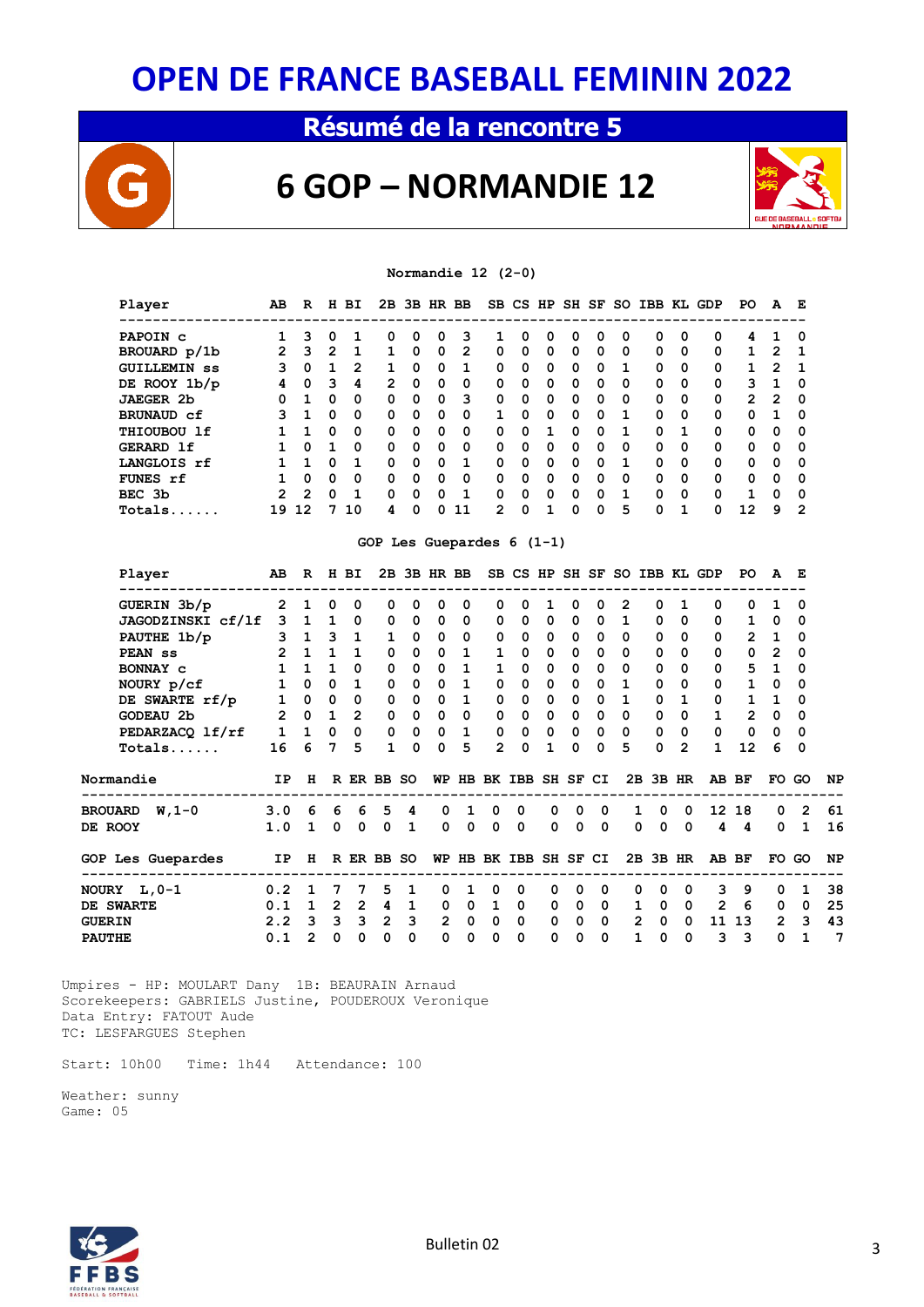### **Résumé de la rencontre 6**



**10 HAUTS DE FRANCE – BELLES BASEBALL 9**



#### **Belles Baseball 9 (0-3)**

| Player             | AB | R | н | ВI       |          |          | 2B 3B HR BB |   |   |          |   | SB CS HP SH SF SO |   |          | IBB KL GDP |   |          | PO.      | A        | E        |
|--------------------|----|---|---|----------|----------|----------|-------------|---|---|----------|---|-------------------|---|----------|------------|---|----------|----------|----------|----------|
| PARKER 1b          | 3  |   |   | 0        | 0        | 0        | 0           | 0 |   | 0        | 0 | 0                 | 0 |          | 0          | 0 | 0        | 4        | 0        |          |
| <b>BYTHEWAY C</b>  |    |   | 0 |          | 0        | $\Omega$ | $\Omega$    | 1 | 0 | $\Omega$ |   | 0                 | 0 | 0        | 0          | 0 | $\Omega$ | 2        | $\Omega$ | -2       |
| <b>VERNON</b> SS   | 2  | 0 | 0 | 1        | 0        | $\Omega$ | $\Omega$    | 1 |   | $\Omega$ | 0 | $\Omega$          | 0 | 1.       | 0          | 0 | $\Omega$ |          |          | 0        |
| <b>HASTINGS 2b</b> | 2  | 1 | 0 | $\Omega$ | 0        | 0        | $\Omega$    | 1 |   | 0        | 0 | 0                 | 0 | 1        | 0          | 0 | 0        | 0        | 0        | 0        |
| WIGFALL 2b         | 0  | 0 | 0 | 0        | 0        | 0        | 0           | 0 | 0 | 0        | 0 | 0                 | 0 | 0        | 0          | 0 | 0        | 0        | 0        |          |
| FREUND 1f          | 2  |   | 0 | $\Omega$ | 0        | 0        | $\Omega$    | 1 |   | 0        | 0 | $\Omega$          | 0 |          | 0          | 1 | $\Omega$ | 0        | 0        | 0        |
| GIMFERRER 3b       |    | 2 |   |          | $\Omega$ | $\Omega$ | $\Omega$    | 2 | 2 | 0        | 0 | 0                 | 0 | 0        | 0          | 0 | $\Omega$ | 0        | $\Omega$ | 0        |
| HERBERT rf         |    |   | 0 | 2        | $\Omega$ | $\Omega$ | $\Omega$    | 1 | 0 | $\Omega$ |   | O                 | 0 |          | 0          | O | $\Omega$ | $\Omega$ | 0        | $\Omega$ |
| VESKI cf           | 3  |   |   | 1        | 0        | $\Omega$ | $\Omega$    | 0 |   | 0        | 0 | $\Omega$          | 0 |          | 0          |   | $\Omega$ | 0        | 0        | $\Omega$ |
| <b>BAILES</b> p    |    | 0 | 0 | $\Omega$ | 0        | $\Omega$ | $\Omega$    | 0 | 0 | 0        | 0 | 0                 | 0 | $\Omega$ | 0          | 0 | $\Omega$ | $\Omega$ |          | $\Omega$ |
| COTTRELL p         | O  |   | 0 | 1        | O        | 0        | n           | 1 | O | 0        | 0 | O                 | n | 0        | 0          | 0 | $\Omega$ | 0        | ٩        | -1       |
| Totals.            | 16 | 9 | ٩ |          | 0        | 0        | $\Omega$    | 8 | 7 | 0        | 2 | O                 | 0 | 6        | 0          | 2 | $\Omega$ | 7        | 5        | -5       |

#### **Hauts de France 10 (1-1)**

|               | Player              | AB             | $\mathbb{R}$                                                                                |              | H BI              |              |              | 2B 3B HR BB  |                |                          |              |                |              |             |              |                |             | SB CS HP SH SF SO IBB KL GDP | PO.            | A            | E        |           |
|---------------|---------------------|----------------|---------------------------------------------------------------------------------------------|--------------|-------------------|--------------|--------------|--------------|----------------|--------------------------|--------------|----------------|--------------|-------------|--------------|----------------|-------------|------------------------------|----------------|--------------|----------|-----------|
|               | ANDRE ss/p          | $\mathbf{1}$   | 3                                                                                           | $\mathbf{1}$ | 0                 | 0            | 0            | 0            | 0              | 3                        | 0            | 2              | 0            | 0           | 0            | 0              | 0           | 0                            | 1              | 2            | 1        |           |
|               | BAUDCHON p          | $2^{\circ}$    | $\mathbf 0$                                                                                 | $\mathbf 0$  | 0                 | 0            | $\mathbf 0$  | $\mathbf 0$  | $\mathbf{0}$   | $\mathbf 0$              | $\mathbf 0$  | $\mathbf 0$    | 0            | $\mathbf 0$ | 1            | 0              | $\Omega$    | 0                            | 0              | $\mathbf{1}$ | 0        |           |
|               | THIERRY 1f          | $\mathbf{1}$   | 0                                                                                           | $\Omega$     | $\mathbf{1}$      | 0            | $\mathbf{0}$ | $\mathbf{0}$ | 0              | $\mathbf{1}$             | $\mathbf 0$  | $\mathbf 0$    | 0            | $\Omega$    | $\Omega$     | $\Omega$       | $\Omega$    | 0                            | 0              | 0            | 0        |           |
|               | LAPORTE cf/3b       | $\mathbf{1}$   |                                                                                             |              | $3$ 1 1           | 0            | $\Omega$     | $\mathbf 0$  | $\overline{2}$ | $\overline{4}$           | $\mathbf 0$  | 0              | $\Omega$     | $\Omega$    | $\Omega$     | 0              | $\Omega$    | 0                            | 0              | 0            | 0        |           |
|               | GOMES 1b            | $\overline{2}$ | $\Omega$                                                                                    |              | 0 <sub>1</sub>    | 0            | $\Omega$     | $\Omega$     | $\Omega$       | $\mathbf{1}$             | $\Omega$     | $\Omega$       | 1            | $\Omega$    | 1            | $\Omega$       | 0           | $\Omega$                     | 1              | 0            | 1        |           |
|               | PATIN C             | $\overline{2}$ | $\mathbf{1}$                                                                                | $\mathbf{1}$ | $\mathbf{1}$      | 0            | $\mathbf 0$  | $\mathbf 0$  | $\mathbf 0$    | $\overline{2}$           | $\mathbf 0$  | 0              | 0            | $\mathbf 0$ | 0            | 0              | 0           | 0                            | 6              | 0            | 1        |           |
|               | LEMAIRE 3b/ss       | $\mathbf{1}$   | 1                                                                                           | $\Omega$     | $\mathbf 0$       | 0            | $\mathbf 0$  | 0            | $\mathbf{1}$   | 1                        | $\mathbf 0$  | 0              | 0            | $\mathbf 0$ | $\mathbf{1}$ | 0              | $\Omega$    | 0                            | 0              | 0            | 0        |           |
|               | DECLERCK 1f/p       | $\overline{2}$ | $\mathbf 0$                                                                                 | $\mathbf{1}$ | $\mathbf{1}$      | 0            | $\Omega$     | $\Omega$     | $\Omega$       | $2^{\circ}$              | $\Omega$     | 0              | $\Omega$     | $\Omega$    | 0            | 0              | 0           | 0                            | 0              | 0            | 1        |           |
|               | LABOUZE cf          | $\mathbf 0$    | $\mathbf 0$                                                                                 | $\Omega$     | $\mathbf 0$       | $\Omega$     | $\mathbf 0$  | $\Omega$     | $\Omega$       | $\mathbf{0}$             | $\mathbf 0$  | 0              | $\mathbf 0$  | $\mathbf 0$ | $\Omega$     | $\Omega$       | $\Omega$    | 0                            | 0              | 0            | $\Omega$ |           |
|               | CHARLIER rf         | $\overline{2}$ | $\mathbf 0$                                                                                 | 0            | $\mathbf 0$       | 0            | $\mathbf 0$  | $\mathbf 0$  | $\mathbf{0}$   | $\mathbf{0}$             | $\mathbf 0$  | $\mathbf 0$    | 0            | $\mathbf 0$ | $\mathbf{1}$ | 0              | $\Omega$    | 0                            | 0              | 0            | 0        |           |
|               | LUREL rf            | $\mathbf 0$    | $\mathbf 0$                                                                                 | $\mathbf{0}$ | $\Omega$          | $\Omega$     | $\mathbf{0}$ | $\mathbf 0$  | $\mathbf 0$    | $\mathbf 0$              | $\mathbf 0$  | $\mathbf 0$    | $\mathbf{0}$ | $\Omega$    | $\Omega$     | $\Omega$       | 0           | 0                            | 0              | 0            | 0        |           |
|               | <b>KERCKHOVE 2b</b> | $\mathbf 0$    | $\mathbf{1}$                                                                                |              | $0\quad 0$        | 0            | $\mathbf{0}$ | $\mathbf{0}$ | $2^{\circ}$    | $\mathbf{1}$             | $\mathbf{0}$ | $\mathbf{0}$   | $\mathbf{0}$ | $\mathbf 0$ | $\Omega$     | 0              | $\Omega$    | 0                            | $\mathbf{1}$   | 0            | $\Omega$ |           |
|               | ARBONNIER pr        | $\mathbf 0$    | $\mathbf{1}$                                                                                |              | $0\quad 0$        | $\mathbf 0$  | $\mathbf 0$  | $\mathbf 0$  | $\mathbf 0$    |                          | $2 \quad 0$  | $\overline{0}$ | $\mathbf 0$  | $\mathbf 0$ | $\Omega$     | $\mathbf 0$    | $\Omega$    | $\mathbf 0$                  | 0              | $\mathbf 0$  | 0        |           |
|               | $Totals$            | 14             | 10                                                                                          | 4            | 5                 | 0            | $\Omega$     | 0            | 5              | 17                       | $\Omega$     | $\overline{2}$ | 1            | $\Omega$    | 4            | $\Omega$       | 0           | $\Omega$                     | 9              | 3            | 4        |           |
|               | Belles Baseball     | <b>IP</b>      | H                                                                                           |              | R ER BB SO        |              |              |              |                | WP HB BK IBB SH SF CI    |              |                |              |             |              | $2B$ $3B$ $HR$ |             |                              | AB BF          | FO GO        |          | <b>NP</b> |
| <b>BAILES</b> |                     |                |                                                                                             |              |                   |              |              | 0            | $\mathbf{0}$   | $\mathbf{0}$             | $\mathbf 0$  | 0              | 0            | $\mathbf 0$ | 0            | $\mathbf 0$    | $\mathbf 0$ | $\overline{7}$               | - 8            | $2^{\circ}$  | $\Omega$ | 31        |
|               | COTTRELL L, 0-1     |                | $\begin{array}{ccccccccc}\n1.0 & 3 & 2 & 2 & 1 & 2 \\ 1.1 & 1 & 8 & 2 & 4 & 2\n\end{array}$ |              |                   |              |              | $2^{\circ}$  | $\overline{2}$ | $\Omega$                 | $\mathbf 0$  | $\mathbf{1}$   | $\mathbf 0$  | $\mathbf 0$ | $\mathbf 0$  | $\mathbf 0$    | $\mathbf 0$ |                              | 7 14           | $\mathbf{0}$ | 3        | 60        |
|               | Hauts de France     | IP             |                                                                                             |              | H R ER BB SO      |              |              | WP           |                | HB BK IBB SH SF CI       |              |                |              |             |              | 2B 3B HR       |             |                              | AB BF          | FO GO        |          | <b>NP</b> |
|               | <b>BAUDCHON</b>     | 2.0            |                                                                                             |              | $1\quad 5\quad 2$ | 5            | 3            | 1            | $\mathbf{1}$   | $\mathbf{1}$             | 0            | 0              | $\Omega$     | $\Omega$    | 0            | $\overline{0}$ | $\Omega$    |                              | 10 16          | $\mathbf{1}$ | 2        | 66        |
|               | <b>DECLERCK</b>     | 0.0            |                                                                                             |              | 1 4 2 2 0         |              |              |              |                | $0\quad 0\quad 0\quad 0$ |              | 0              | $\mathbf 0$  | 0           | 0            | 0              | $\mathbf 0$ | $\overline{2}$               | $\overline{4}$ | 0            | 0        | 13        |
|               | ANDRE $W, 1-0$      | 1.0            | $\mathbf{1}$                                                                                | $\mathbf 0$  | $\mathbf 0$       | $\mathbf{1}$ | 3            | $\mathbf 0$  | $\mathbf{1}$   | $\mathbf 0$              | $\mathbf 0$  | 0              | $\mathbf 0$  | $\mathbf 0$ | $\mathbf 0$  | $\mathbf 0$    | $\mathbf 0$ | $\overline{4}$               | 6              | $\mathbf 0$  | $\Omega$ | 24        |
|               |                     |                |                                                                                             |              |                   |              |              |              |                |                          |              |                |              |             |              |                |             |                              |                |              |          |           |

 Umpires - HP: CARRETTE LEGRAND Fab 1B: LARZUL Stephane Scorekeepers: LANNOY Marjorie, EMERY Pauline Data Entry: FATOUT Aude TC: LESFARGUES Stephen

 Start: 12h15 Time: 1h44 Attendance: 100 Weather: sunny Game notes: BAUDCHON faced 4 batters in the 3rd.DECLERCK faced 4 batters in the 3rd. Game: 06

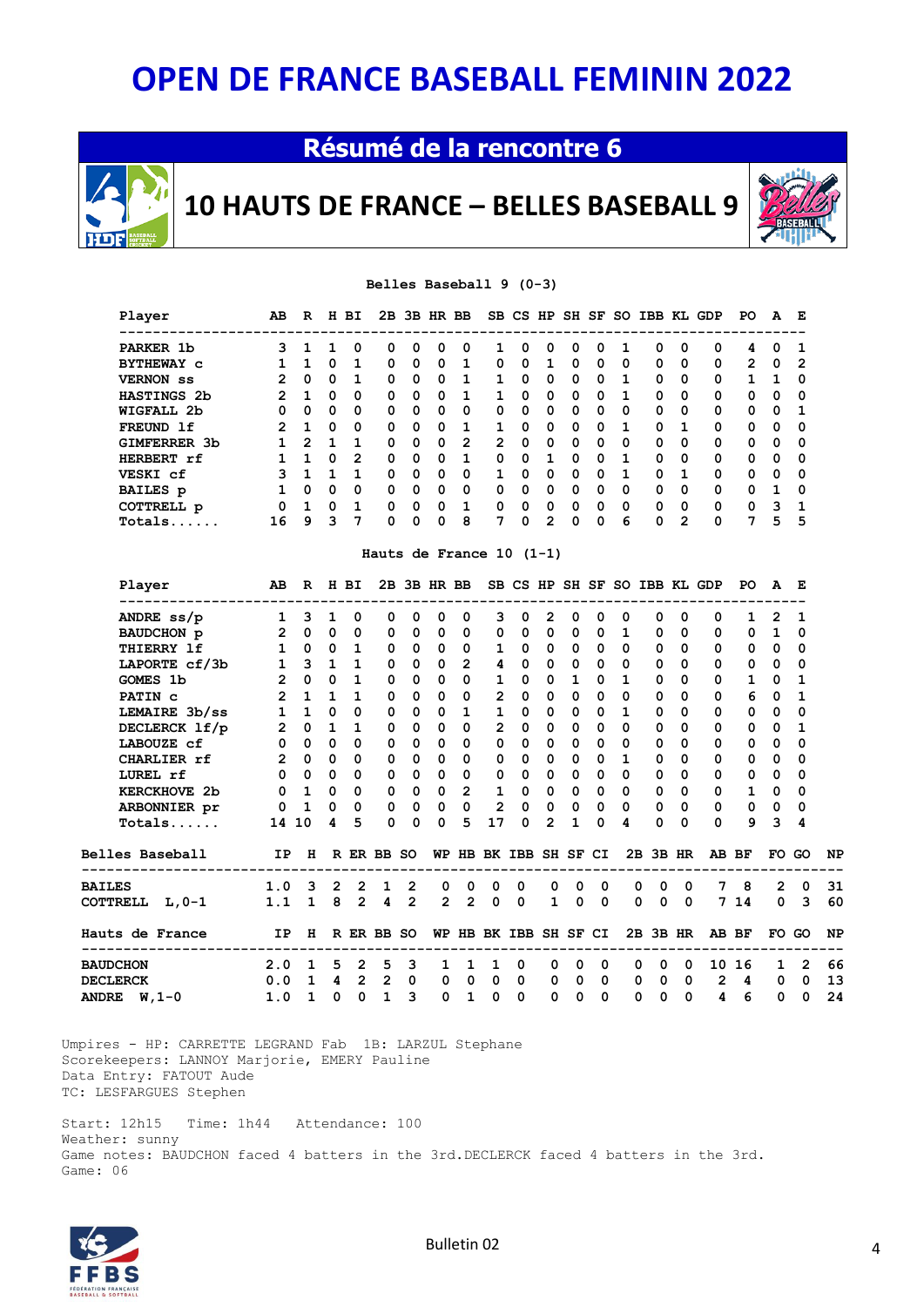### **Résumé de la rencontre 7**



### **14 NORMANDIE – ANGELS 9**



**Angel's 9 (1-2)**

| Player<br>---------------------- | AB              |                   |                     | R H BI       |                |                         | 2B 3B HR BB                              |                |                                                                          |                                |                               |                     |                         |                |                     |                | SB CS HP SH SF SO IBB KL GDP             | PO           | A                       | Е                       |    |
|----------------------------------|-----------------|-------------------|---------------------|--------------|----------------|-------------------------|------------------------------------------|----------------|--------------------------------------------------------------------------|--------------------------------|-------------------------------|---------------------|-------------------------|----------------|---------------------|----------------|------------------------------------------|--------------|-------------------------|-------------------------|----|
| NGUYEN p/ss                      | $\mathbf{1}$    | 3                 | 1                   | 0            | 1              | 0                       | 0                                        | 2              | $\mathbf{2}$                                                             | 0                              | 0                             | 0                   | 0                       | 0              | 0                   | 0              | 0                                        | 1            | 0                       | 1                       |    |
| HEIDRICH 3b/1f                   |                 | $1\quad 2\quad 1$ |                     | $\mathbf{1}$ | 0              | 0                       | 0                                        | $\overline{2}$ | $\overline{2}$                                                           | 0                              | $\Omega$                      | 0                   | $\mathbf 0$             | 0              | 0                   | $\Omega$       | 0                                        | 0            | 0                       | $\mathbf{1}$            |    |
| BOYER <sub>c</sub>               |                 | 3 0 0             |                     | $\mathbf{1}$ | $\Omega$       |                         | $0\quad 0$                               | $\mathbf 0$    | $\mathbf{0}$                                                             | $\mathbf{O}$                   | 0                             |                     | $0\quad 0$              | $\Omega$       | 0                   | 0              | 0                                        | 8            | $\Omega$                | $\mathbf 0$             |    |
| SOUICI 1f/3b                     |                 | 2 0 0             |                     | $\mathbf 0$  | 0              |                         | $0\quad 0$                               |                | $0\qquad 0$                                                              |                                | $0\quad 0$                    |                     | $0\quad 0$              | 0              | 0                   | 0              | 0                                        |              | $0\quad 0$              | 1                       |    |
| MARBRIER ss/p                    | $\mathbf{1}$    |                   | $2 \quad 1$         | 0            | $\mathbf{1}$   | $\overline{\mathbf{0}}$ | $\overline{\phantom{0}}$                 | $\mathbf{1}$   |                                                                          | 3 <sup>7</sup><br>$\mathbf{0}$ | 0                             |                     | $0\quad 0$              | 0              | 0                   | 0              | 0                                        | 0            | $\mathbf 0$             | $\mathbf 0$             |    |
| <b>AUBEUF 1b</b>                 |                 | $0$ 1 0           |                     | $\mathbf 0$  | 0              |                         | $0\quad 0$                               | $1 \quad$      |                                                                          | $2\quad 0$                     |                               | $1 \quad 0 \quad 0$ |                         | 0              | $\mathbf 0$         | 0              | 0                                        | 0            | $\overline{\mathbf{0}}$ | $\overline{\mathbf{0}}$ |    |
| CHEN cf                          | $\overline{2}$  | $\mathbf{1}$      | 0                   | $\mathbf{1}$ | 0              | $\overline{\mathbf{0}}$ | $\overline{\mathbf{0}}$                  | $\overline{0}$ |                                                                          | $\mathbf{0}$                   | $0\quad 0$                    |                     | $0\quad 0$              | $\Omega$       | 0                   | $\Omega$       | 0                                        | 0            | $\mathbf 0$             | $\mathbf 0$             |    |
| VIGUIER 2b                       | $\Omega$        | $\Omega$          | $\mathbf{0}$        | $\mathbf 0$  | 0              | $\overline{\mathbf{0}}$ | $\overline{\mathbf{0}}$                  |                | $1 \quad 1 \quad 1 \quad 0$                                              |                                |                               |                     | $0\quad 0$              | $\Omega$       | 0                   | $\Omega$       | 0                                        | 0            | $\mathbf 0$             | 0                       |    |
| AGURA 2b                         | $\mathbf{0}$    |                   | $0\quad 0$          | 0            | 0              |                         | $0\quad 0$                               |                | 0 0 0 0 1 0                                                              |                                |                               |                     |                         | 0              | 0                   | 0              | 0                                        |              | $0\quad 0$              | $\mathbf{1}$            |    |
| PIRIOU rf                        | $1 \quad$       |                   | $0\quad 0$          | $\Omega$     | $\Omega$       |                         | $0\quad 0$                               | $\overline{0}$ |                                                                          | $\mathbf{0}$                   | 0 0 0 0 1                     |                     |                         |                | $\mathbf{0}$        | $\Omega$       | 0                                        |              | $0\quad 0$              | $\mathbf{1}$            |    |
| PETIT rf                         | $\mathbf{1}$    | $\mathbf{0}$      | $\mathbf{0}$        | $\mathbf 0$  | 0              | $\overline{\mathbf{0}}$ | $\overline{\mathbf{0}}$                  | $\overline{0}$ | $\mathbf 0$                                                              |                                | $0\quad 0\quad 0\quad 0\quad$ |                     |                         | $\mathbf{1}$   | $\mathbf 0$         | $\mathbf 0$    | $\mathbf{0}$                             |              | $0\quad 0$              | $\mathbf 0$             |    |
| Totals                           | 12              | $9^{\circ}$       | 3 <sup>7</sup>      | 3            | $\overline{2}$ | $\mathbf 0$             | $\Omega$                                 | 7              | 10                                                                       | $\mathbf{1}$                   | $\mathbf{1}$                  | 1                   | $\mathbf 0$             | $\overline{2}$ | 0                   | $\Omega$       | 0                                        |              | 90                      | 5                       |    |
|                                  |                 |                   |                     |              |                |                         |                                          |                | Normandie 14 (3-0)                                                       |                                |                               |                     |                         |                |                     |                |                                          |              |                         |                         |    |
| Player                           | AB              |                   | R H BI              |              |                |                         |                                          |                |                                                                          |                                |                               |                     |                         |                |                     |                | 2B 3B HR BB SB CS HP SH SF SO IBB KL GDP | PO.          | A                       | $\mathbf{E}$            |    |
| <b>PAPOIN</b> SS                 | 0               | 3                 | $\mathbf{0}$        | 1            | 0              | 0                       | 0                                        | $\overline{2}$ | 0                                                                        | 0                              | 1                             | 0                   | 0                       | 0              | 0                   | 0              | 0                                        | 0            | 1                       | 1                       |    |
| GUILLEMIN 2b/p                   | $\mathbf{1}$    | $2^{\circ}$       | $\mathbf{0}$        | 1            | 0              | 0                       | 0                                        | $\overline{2}$ | 0                                                                        | 0                              | 0                             | 0                   | 0                       | 0              | 0                   | 0              | 0                                        | 0            | 1                       | 1                       |    |
| BROUARD 3b/c                     | $\mathbf{2}$    |                   | $3 \quad 2 \quad 2$ |              | 0              |                         | $0\quad 0\quad 1$                        |                |                                                                          | 2 0 0                          |                               |                     | $0\quad 0$              | 0              | 0                   | $\Omega$       | 0                                        |              | $3 \quad 0$             | $\mathbf{0}$            |    |
| DE ROOY 1b                       | $\overline{3}$  |                   | $2\quad 2$          | 3            | $\Omega$       |                         | $0\quad 0$                               | $\Omega$       |                                                                          | $2^{\circ}$<br>$\mathbf{0}$    |                               | $0\quad 0\quad 0$   |                         | $\Omega$       | $\mathbf 0$         | $\Omega$       | 0                                        |              | 50                      | $\mathbf 0$             |    |
| BRUNAUD cf/2b                    | $\overline{3}$  |                   | $1\quad1$           | $\mathbf 0$  | $\Omega$       | $\overline{\mathbf{0}}$ | $\overline{\mathbf{0}}$                  | $\overline{0}$ |                                                                          | $2^{\circ}$<br>$\mathbf{0}$    | $\mathbf{0}$                  |                     | $0\quad 0$              | $\overline{2}$ | 0                   | 0              | 0                                        | 0            | $\overline{0}$          | 0                       |    |
| <b>FUNES 1f</b>                  |                 | $2 \quad 1$       | 1 1                 |              | 0              |                         | $0\quad 0$                               | $\mathbf{1}$   | $\mathbf{1}$                                                             | $\mathbf{0}$                   | 0                             |                     | $0\quad 0$              | 0              | 0                   | 0              | 0                                        |              | $0\quad 0$              | $\mathbf{1}$            |    |
| <b>LANGLOIS C</b>                |                 | $1\quad1$         | $\mathbf{0}$        | $\Omega$     | 0              |                         | $0\quad 0$                               | $\mathbf{1}$   |                                                                          | $\mathbf{0}$<br>$\mathbf{0}$   | $\Omega$                      |                     | $0\quad 0$              | $\mathbf{1}$   | 0                   | $\Omega$       | 0                                        | $\mathbf{1}$ | $\mathbf{1}$            | $\mathbf{1}$            |    |
| GERARD 3b                        |                 | $1 \quad 0$       | $\mathbf{0}$        | $\mathbf 0$  | 0              |                         | $0\quad 0$                               | $\mathbf{0}$   |                                                                          | $0\quad 0$                     | 0                             |                     | $0\quad 0$              | $\mathbf{1}$   | 0                   | 1              | 0                                        | 0            | $\overline{\mathbf{0}}$ | $\mathbf 0$             |    |
| THIOUBOU rf                      | 3 <sup>7</sup>  | 0                 | $\mathbf{0}$        | $\mathbf 0$  | 0              | $\overline{\mathbf{0}}$ | $\overline{0}$                           | $\mathbf 0$    |                                                                          | $\mathbf{0}$<br>$\mathbf{0}$   | $\mathbf 0$                   | 0                   | $\overline{\mathbf{0}}$ | 3              | $\mathbf 0$         | $\mathbf{1}$   | 0                                        | 0            | 0                       | 0                       |    |
| JAEGER dh                        |                 | $1\quad1$         | 1 1                 |              | 0              |                         | $0\quad 0$                               |                | $\begin{array}{ccccccccccccccccc} 0 & 0 & 0 & 0 & 0 & 0 & 0 \end{array}$ |                                |                               |                     |                         | $\mathbf 0$    | $\mathbf 0$         | $\mathbf 0$    | 0                                        |              | $0\quad 0$              | $\mathbf 0$             |    |
| ALLIE dh                         |                 | 1 0 0             |                     | $\mathbf 0$  | $\Omega$       |                         | $\begin{matrix}0&0\end{matrix}$          | $\overline{0}$ |                                                                          | $0\quad 0$                     |                               | $0\quad 0\quad 0$   |                         | $\mathbf{1}$   | $\mathbf 0$         | $\Omega$       | $\mathbf{0}$                             | 0            | $\overline{\mathbf{0}}$ | $\mathbf 0$             |    |
| MORICE cf                        |                 | $0\quad 0$        | $\mathbf{0}$        | $\mathbf 0$  | 0              |                         | $\begin{array}{ccc} & 0 & 0 \end{array}$ |                |                                                                          |                                |                               |                     |                         | 0              | 0                   | 0              | $\overline{0}$                           |              | $0\quad 0$              | 0                       |    |
| BEC p                            | 0               | $\mathbf 0$       | 0                   | 0            | 0              | 0                       | 0                                        | $\mathbf{0}$   | 0                                                                        | 0                              | 0                             | 0                   | $\mathbf 0$             | 0              | $\mathbf 0$         | $\mathbf 0$    | 0                                        | 0            | $\overline{2}$          | 0                       |    |
| $Totals$                         | 18 14           |                   | $7^{\circ}$         | 9            | $\Omega$       | $\mathbf 0$             | $\mathbf 0$                              | 7              | 7                                                                        | $\Omega$                       | $\mathbf{1}$                  | 0                   | $\Omega$                | 8              | 0                   | $\overline{2}$ | 0                                        | 9            | 5                       | 4                       |    |
| <b>Angel's</b>                   | IP              |                   |                     |              | H R ER BB SO   |                         |                                          |                |                                                                          |                                |                               |                     |                         |                |                     |                | WP HB BK IBB SH SF CI 2B 3B HR AB BF     |              |                         | FO GO                   | NP |
| <b>NGUYEN L,0-1</b>              | $2.0 \t610$     |                   |                     | 9            | 5              | 6                       | 2                                        | 0              | 0                                                                        | 0                              | 0                             | 0                   | 0                       |                | 0<br>0              | 0              |                                          | 13 18        | 0                       | 0                       | 81 |
| <b>MARBRIER</b>                  | 1.0             |                   | $1 \quad 4$         | $\mathbf{3}$ |                | $2^{\circ}$ 2           | $2^{\circ}$                              | $\mathbf{1}$   | $\mathbf{1}$                                                             | $\mathbf 0$                    | 0                             | 0                   | $\mathbf 0$             |                | $\mathbf 0$<br>0    | $\mathbf{0}$   | 5                                        | - 8          | 1                       | $\mathbf 0$             | 31 |
| Normandie                        |                 |                   |                     |              |                |                         |                                          |                | IP H R ER BB SO WP HB BK IBB SH SF CI                                    |                                |                               |                     |                         |                |                     |                | 2B 3B HR AB BF                           |              |                         | FO GO                   | NP |
| BEC <b>W</b> , 1-0               | 2.0             | 1                 | 5                   | 3            | 6              | 1                       | 3                                        | 0              | 0                                                                        | 0                              | 0                             | 0                   | 0                       |                | 1<br>0              | 0              |                                          | 7 13         | $\mathbf{1}$            | 3                       | 58 |
| GUILLEMIN                        | $1.0$ 2 4 2 1 1 |                   |                     |              |                |                         |                                          | $2 \quad 1$    | $\mathbf 0$                                                              | $\mathbf 0$                    |                               | $1 \quad 0$         | $\overline{0}$          |                | $1 \quad 0 \quad 0$ |                | 5                                        | 8            | $\mathbf{1}$            | $\mathbf{1}$            | 33 |

 Umpires - HP: BEAURAIN Arnaud 1B: MOULART Dany Scorekeepers: POUDEROUX Veronique, FATOUT Aude Data Entry: FATOUT Aude TC: LESFARGUES Stephen

 Start: 14h30 Time: 1h54 Attendance: 100 Weather: sunny Game: 07

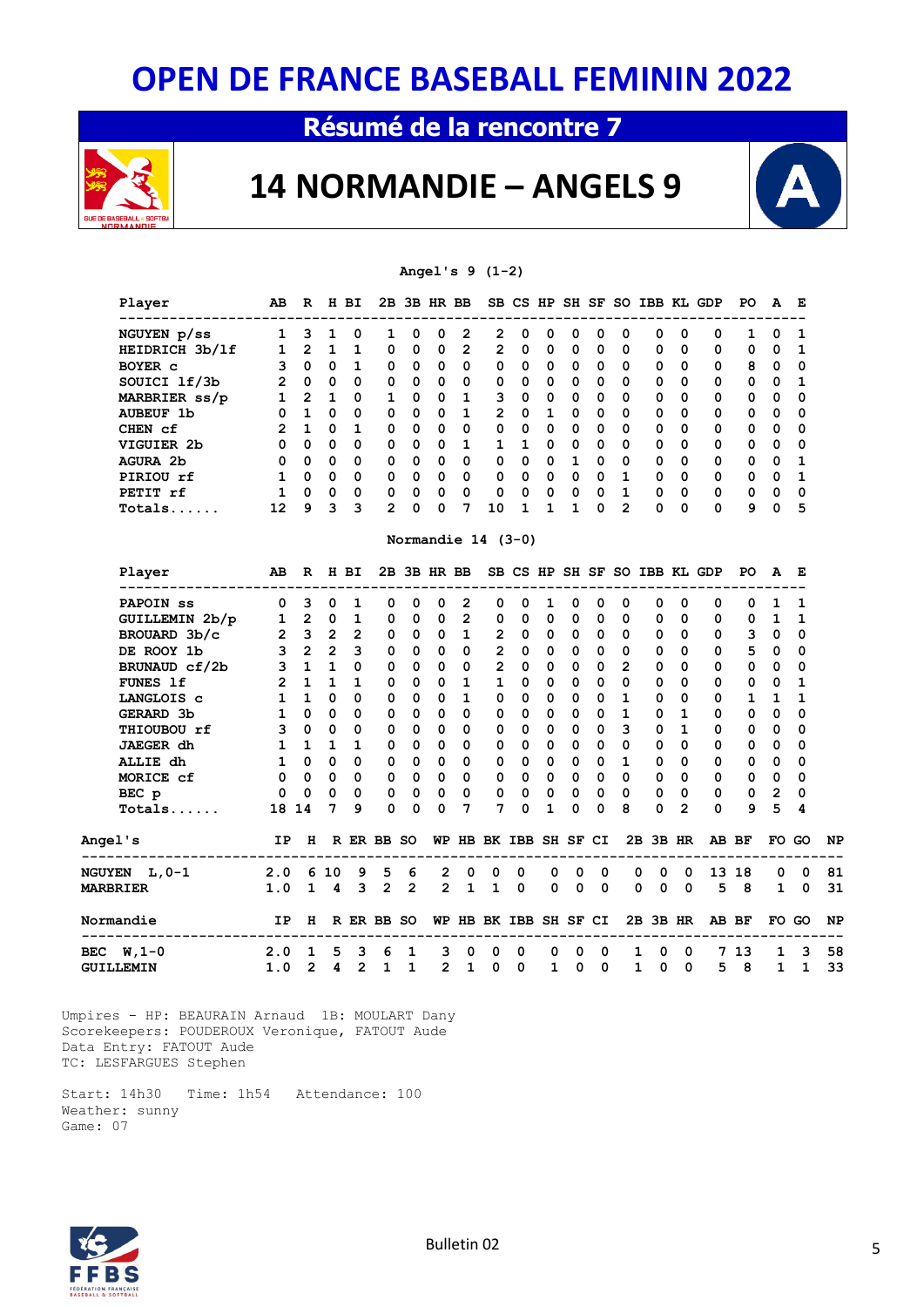### **Résumé de la rencontre 8**



### **6 ANGELS – GOP 5**



#### **GOP Les Guepardes 5 (1-2)**

| Player<br>--------------------           | AB             |                 | R H BI         |                |              |                         | 2B 3B HR BB             |                |                       |                             |              |             |                         |              |                             |             | SB CS HP SH SF SO IBB KL GDP | PO           | A              | Е            |    |
|------------------------------------------|----------------|-----------------|----------------|----------------|--------------|-------------------------|-------------------------|----------------|-----------------------|-----------------------------|--------------|-------------|-------------------------|--------------|-----------------------------|-------------|------------------------------|--------------|----------------|--------------|----|
| NOURY ss                                 | 3              | $\mathbf{1}$    | 1              | 0              | 1            | 0                       | 0                       | 0              | 1                     | 0                           | 0            | 0           | 0                       | 1            | 0                           | 1           | 0                            | 1            | 2              | 1            |    |
| <b>JAGODZINSKI</b> cf                    | $\overline{2}$ | 0               | 0              | 0              | 0            | 0                       | 0                       | 0              | 0                     | 0                           | 0            | 0           | 0                       | 1            | 0                           | $\mathbf 1$ | 0                            | $\mathbf 0$  | 0              | 0            |    |
| LEESTMANS 1f                             |                | $0\quad 0$      | $\mathbf{0}$   | 0              | 0            | $\mathbf 0$             | 0                       | 1              | 1                     | 0                           | 0            | 0           | $\overline{\mathbf{0}}$ | 0            | 0                           | 0           | 0                            | 0            | 0              | 0            |    |
| PEAN $p/c$                               |                | $2 \t1 \t1$     |                | $\mathbf{1}$   | 0            | $\mathbf{0}$            | $\overline{\mathbf{0}}$ | $\mathbf{1}$   |                       | $2 \quad 0$                 | 0            | 0           | $\overline{0}$          | $\Omega$     | 0                           | 0           | 0                            | 7            | 3              | 1            |    |
| PAUTHE 1b/p                              | 3              | $\mathbf{1}$    | 0              | $\Omega$       | 0            | 0                       | 0                       | 0              | 0                     | 0                           | $\Omega$     | 0           | $\overline{\mathbf{0}}$ | 1            | 0                           | 1           | 0                            | $\mathbf{1}$ | 0              | 0            |    |
| BONNAY c/2b                              | 3              | $\mathbf{0}$    | $\mathbf{0}$   | 0              | 0            | $\mathbf 0$             | $\mathbf 0$             | 0              | 0                     | 0                           | 0            | 0           | $\overline{\mathbf{0}}$ | 1            | 0                           | 0           | 0                            | 0            | 1              | 0            |    |
| RIBEIRO 1f/cf                            | 3              | 0               | $\mathbf{1}$   | $\mathbf{1}$   | 0            | $\mathbf 0$             | $\mathbf 0$             | 0              | $\mathbf{2}$          | $\mathbf 0$                 | 0            | 0           | $\overline{\mathbf{0}}$ | $\mathbf 0$  | 0                           | 0           | 0                            | 0            | 0              | 0            |    |
| DE SWARTE 3b                             | $\mathbf{1}$   | $\mathbf{1}$    | 0              | $\mathbf 0$    | 0            | $\mathbf 0$             | $\mathbf 0$             | $\mathbf{1}$   | $\mathbf{1}$          | 0                           | 1            | 0           | $\overline{\mathbf{0}}$ | 0            | 0                           | $\mathbf 0$ | 0                            | 4            | 1              | 1            |    |
| <b>GUERIN 2b</b>                         | $\mathbf{1}$   | $\Omega$        | $\mathbf{1}$   | 0              | 0            | $\overline{\mathbf{0}}$ | $\mathbf 0$             | 0              |                       | $\mathbf{O}$<br>$\mathbf 0$ | $\mathbf 0$  | 0           | $\overline{\mathbf{0}}$ | $\mathbf 0$  | 0                           | 0           | 0                            | 0            | $\mathbf 0$    | 0            |    |
| PEDARZACQ 1b                             |                | 1 0 0           |                | 0              | 0            | $\bullet$ 0             | $\mathbf 0$             | $\mathbf{1}$   | $\mathbf{0}$          | $\mathbf 0$                 | 0            | 0           | $\overline{\mathbf{0}}$ | 0            | 0                           | 0           | 0                            | 3            | 0              | 0            |    |
| DUQUENNOY rf                             |                | $1 \t0 \t0 \t1$ |                |                | 0            | $\overline{0}$          | $\mathbf 0$             |                | $0\qquad 0$           | 0                           | $\mathbf 0$  |             | $0\quad 0$              | 0            | 0                           | 0           | 0                            | 0            | 0              | 0            |    |
| GODEAU ph/rf                             |                | $1\quad1$       | $\mathbf{O}$   | 0              | 0            | $\mathbf 0$             | 0                       | 0              | $\mathbf{2}$          | $\mathbf 0$                 | 0            | 0           | $\overline{\mathbf{0}}$ | 0            | 0                           | 0           | 0                            | 0            | 0              | 0            |    |
| $Totals$                                 | 21             | 5               | 4              | 3              | $\mathbf{1}$ | 0                       | 0                       | 4              | 9                     | $\mathbf 0$                 | $\mathbf{1}$ | $\mathbf 0$ | $\mathbf 0$             | 4            | 0                           | 3           | 0                            | 16           | 7              | 3            |    |
|                                          |                |                 |                |                |              |                         |                         |                | Angel's $6(2-2)$      |                             |              |             |                         |              |                             |             |                              |              |                |              |    |
| Player                                   | AВ             |                 |                | R H BI         |              |                         | 2B 3B HR BB             |                |                       |                             |              |             |                         |              |                             |             | SB CS HP SH SF SO IBB KL GDP | PO.          | A              | Е            |    |
| NGUYEN ss/p                              | 1              | $\mathbf{1}$    | 0              | 0              | 0            | 0                       | 0                       | $\mathbf{2}$   | 3                     | 1                           | 0            | 0           | 0                       | 0            | 0                           | 0           | 0                            | 0            | 2              | 1            |    |
| TREFOUEL 1b                              | $\mathbf{1}$   | $\mathbf{1}$    | $\mathbf{0}$   | 0              | 0            | $\mathbf 0$             | 0                       | $\overline{2}$ | $\mathbf{1}$          | $\mathbf 0$                 | 0            | 0           | $\mathbf 0$             | 0            | 0                           | 0           | 0                            | 7            | 0              | 0            |    |
| PIRIOU pr/2b                             | 0              |                 | $0\quad 0$     | 0              | 0            | $\mathbf{0}$            | $\overline{\mathbf{0}}$ | 0              | 1                     | 0                           | 0            | 0           | $\overline{\mathbf{0}}$ | 0            | 0                           | 0           | 0                            | 0            | 0              | 0            |    |
| HEIDRICH c/rf                            |                | 1 0 0           |                | 0              | 0            |                         | $0\quad 0$              | $\mathbf{1}$   | $\mathbf{0}$          | $\mathbf{0}$                | 1            | 0           | $\overline{\mathbf{0}}$ | 0            | 0                           | 0           | 0                            | 4            | $\mathbf{1}$   | 0            |    |
| MARBRIER p/lf                            | $2^{\circ}$    | $\mathbf{0}$    | $\mathbf 0$    | 0              | 0            | $\mathbf{0}$            | $\mathbf 0$             | $\mathbf{1}$   | $\mathbf{1}$          | $\Omega$                    | 0            | 0           | $\overline{\mathbf{0}}$ | 0            | 0                           | 0           | 0                            | 0            | $\mathbf{2}$   | 0            |    |
| SOUICI 3b                                | 3 <sup>7</sup> | $\overline{2}$  | 0              | 0              | 0            | $\mathbf 0$             | $\mathbf 0$             | 0              | $\mathbf 1$           | 0                           | 0            | 0           | $\overline{0}$          | 1            | 0                           | 1           | 0                            | $\mathbf{2}$ | 4              | 0            |    |
| CHEN cf                                  | 3              | $2^{\circ}$     | $\mathbf 0$    | $\mathbf 0$    | 0            | $\mathbf 0$             | $\mathbf 0$             | 0              | 3                     | $\mathbf 0$                 | 0            | 0           | $\overline{\mathbf{0}}$ | 1            | 0                           | 0           | 0                            | $\mathbf{2}$ | $\mathbf 1$    | 0            |    |
| DUPONT rf                                | $\mathbf{1}$   | $\mathbf 0$     | $\mathbf{1}$   | $\mathbf{1}$   | 0            | $\mathbf 0$             | $\Omega$                | 0              |                       | $1\quad1$                   | $\mathbf 0$  | 0           | $\overline{\mathbf{0}}$ | $\mathbf 0$  | 0                           | 0           | 0                            | $\mathbf 0$  | 0              | 0            |    |
| PAYET rf                                 | $\mathbf{1}$   | 0               | $\mathbf{0}$   | $\mathbf 0$    | $\mathbf 0$  | $\mathbf 0$             | 0                       | $\mathbf 0$    | 0                     | $\mathbf 0$                 | $\mathbf 0$  | $\mathbf 0$ | $\overline{\mathbf{0}}$ | $\mathbf{1}$ | 0                           | $\mathbf 0$ | 0                            | 0            | $\mathbf 0$    | 0            |    |
| BOYER $rf/c$                             | $\mathbf{0}$   | $\Omega$        | $\Omega$       | $\Omega$       | 0            | $\mathbf{0}$            | $\mathbf 0$             | $\mathbf{1}$   | $\mathbf{O}$          | $\Omega$                    | $\Omega$     | $\Omega$    | $\overline{0}$          | $\Omega$     | 0                           | $\Omega$    | 0                            | 0            | 0              | 0            |    |
| VEILLARD 1f                              | $\mathbf{1}$   | 0               | $\mathbf{0}$   | 0              | 0            | $\overline{\mathbf{0}}$ | $\overline{\mathbf{0}}$ | $\mathbf{1}$   | 0                     | 0                           | 0            | 0           | $\overline{\mathbf{0}}$ | 1            | 0                           | 1           | 0                            | 0            | 0              | 0            |    |
| AGURA p/ss                               |                | $1 \quad 0$     | $\overline{0}$ | $\mathbf 0$    | 0            |                         | $0\quad 0$              | $\mathbf{0}$   | $\mathbf{0}$          | 0                           | $\mathbf 0$  |             | $0\quad 0$              | 1            | 0                           | 1           | 0                            | 0            | $\mathbf 0$    | 1            |    |
| PETIT <sub>2b</sub>                      | $\mathbf{1}$   |                 | $0\quad 0$     | 0              | 0            | $\overline{\mathbf{0}}$ | $\mathbf 0$             | $\mathbf 0$    | 0                     | $\mathbf 0$                 | $\mathbf 0$  | 0           | $\overline{\mathbf{0}}$ | $\mathbf{1}$ | 0                           | 0           | 0                            | 0            | 0              | 0            |    |
| AUBEUF 2b/1b                             | $\overline{2}$ | 0               | $\mathbf{1}$   | $\overline{2}$ | 1            | $\mathbf 0$             | $\mathbf 0$             | $\mathbf 0$    | 0                     | 0                           | 0            | $\mathbf 0$ | $\mathbf 0$             | $\mathbf{1}$ | 0                           | $\mathbf 0$ | $\mathbf 0$                  | 3            | $\mathbf{1}$   | 0            |    |
| $Totals$                                 | 18             | 6               | $\overline{2}$ | 3              | $\mathbf{1}$ | 0                       | 0                       | 8              | 11                    | 2                           | 1            | 0           | 0                       | 7            | 0                           | 3           | 0                            | 18           | 11             | 2            |    |
| <b>GOP Les Guepardes</b>                 | IP             | н               |                |                | R ER BB SO   |                         |                         |                | WP HB BK IBB SH SF CI |                             |              |             |                         |              | 2B 3B HR                    |             |                              | AB BF        |                | FO GO        | NP |
| -------------------------<br><b>PEAN</b> | 1.0            | 1               | 4              | 2              | з            | 0                       | 3                       | 0              | 0                     | 0                           | 0            | 0           | 0                       |              | 0<br>0                      | 0           | 5                            | - 8          | 1              | 1            | 38 |
| PAUTHE L, 0-1                            | 4.1            | $\mathbf{1}$    | $\mathbf{2}$   | 0              | 5            | $\overline{7}$          | $\mathbf 0$             | $\mathbf{1}$   | 0                     | 0                           | 0            | $\mathbf 0$ | $\mathbf 0$             |              | $\mathbf 0$<br>$\mathbf{1}$ | 0           |                              | 13 19        | $\overline{2}$ | 3            | 89 |
| <b>Angel's</b>                           | IP             | н               |                |                | R ER BB SO   |                         |                         |                | WP HB BK IBB SH SF CI |                             |              |             |                         |              | 2B 3B HR                    |             |                              | AB BF        |                | FO GO        | NP |
| <b>MARBRIER</b>                          | 4.0            | 3               | 4              | 3              | 2            | 3                       | 0                       | 0              | 1                     | 0                           | 0            | 0           | 0                       |              | 0<br>1                      | 0           |                              | 15 17        | 2              | 7            | 64 |
| AGURA                                    | 0.2            | 0               | 0              | 0              | $\mathbf{1}$ | 1                       | 0                       | 0              | 0                     | 0                           | 0            | 0           | 0                       |              | 0<br>0                      | 0           | $\overline{2}$               | 3            | 0              | $\mathbf{1}$ | 13 |
| <b>NGUYEN W,1-1</b>                      | 1.1            | $\mathbf{1}$    | $\mathbf{1}$   | $\Omega$       | $\mathbf{1}$ | $\Omega$                | $\mathbf 0$             | $\mathbf{1}$   | $\mathbf{1}$          | 0                           | 0            | $\mathbf 0$ | $\Omega$                |              | 0<br>0                      | $\Omega$    | 4                            | 6            | $\overline{2}$ | $\mathbf{1}$ | 16 |

 Umpires - HP: LARZUL Stephane 1B: CARRETTE LEGRAND Fab Scorekeepers: EMERY Pauline, GABRIELS Justine Data Entry: POUDEROUX Veronique TC: LESFARGUES Stephen<br>Start: 17h00 Time: 21 Time: 2h16 Attendance: 100

 Weather: sunny Game notes: MARBRIER faced 1 batter in the 5th. Game: 08

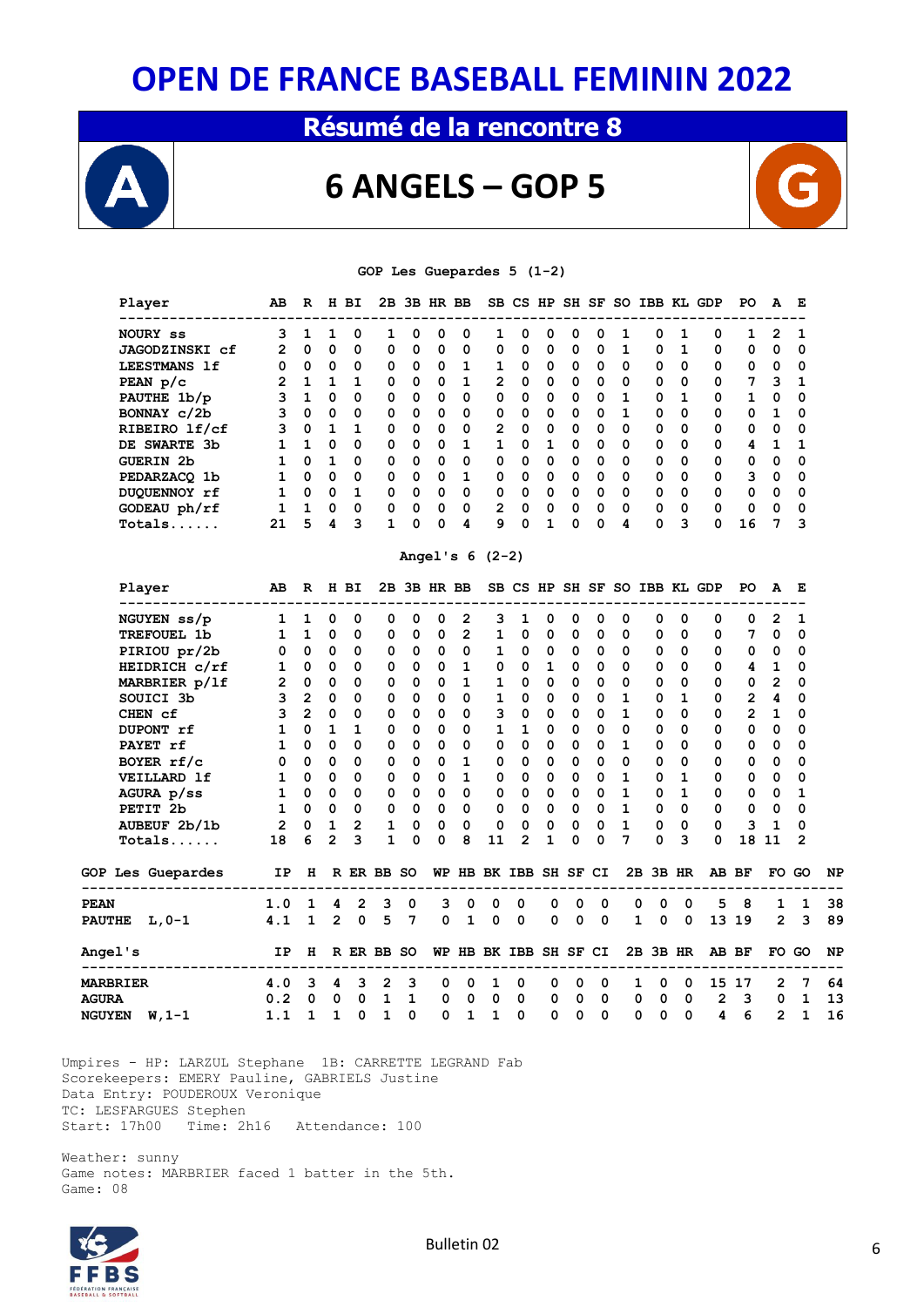### **RESUME STATISTIQUES**

|  | (All games) |
|--|-------------|
|--|-------------|

| TEAM BATTING<br>-----------------------              | G | Avg            | AВ                | R                              | н              | 2в             | 3B                      | HR.            | вв             |                   | so             | <b>SB-ATT</b>           | -------           | <b>HITS</b><br>$- - - -$               |                |            |
|------------------------------------------------------|---|----------------|-------------------|--------------------------------|----------------|----------------|-------------------------|----------------|----------------|-------------------|----------------|-------------------------|-------------------|----------------------------------------|----------------|------------|
| Normandie                                            | 3 | .358           | 53                | 36                             | 19             | 7              | 0                       | 0              | 25             |                   | 17             | $17 - 17$               |                   | BROUARD Ambre-NOR                      | 6              |            |
| GOP Les Guepardes                                    | 3 | .317           | 60                | 37                             | 19             | з              | 1                       | 0              | 24             |                   | 11             | $24 - 24$               |                   | DE ROOY Magali-NOR                     | 5              |            |
| Hauts de France                                      | 3 | .295           | 44                | 31                             | 13             | 1              | 0                       | 0              | 18             |                   | 12             | $38 - 38$               |                   | PAUTHE Leonie-GOP                      | 4              |            |
| $Anqel's$                                            | 4 | .246           | 57                | 43                             | 14             | 3              | 1                       | 0              | 39             |                   |                | $13$ $47-53$            |                   | 6 tied with 3 hit(s)                   |                |            |
| Belles Baseball                                      | 3 | .146           | 41                | 14                             | 6              | 0              | 0                       | 0              | 14             |                   |                | $10 16 - 18$            |                   |                                        |                |            |
|                                                      | 8 | .278           | 255               | 161                            | 71             | 14             | $\mathbf{2}$            | $\Omega$       | 120            |                   |                |                         |                   |                                        |                |            |
| Totals                                               |   |                |                   |                                |                |                |                         |                |                |                   |                | 63 142-150              |                   | <b>RUNS SCORED</b><br>-----------      |                |            |
| TEAM PITCHING<br>-------------------------------     | G | <b>ERA</b>     | W                 | L Sv                           |                | IP             | н<br>$- - -$            | $\mathbb{R}$   |                | ER<br>----        |                | <b>BB</b><br>-----      | <b>SO</b><br>---- | PAPOIN Lisa-NOR<br>ANDRE Angelique-HDF | 9<br>8         |            |
|                                                      |   |                | 1                 | $\overline{2}$<br>0            |                |                | 11                      | 19             |                | 14                |                | 22                      | 14                |                                        | 7              |            |
| GOP Les Guepardes                                    |   | 3, 7.35        | $\mathbf{1}$      | $\overline{2}$<br>$\mathbf{0}$ |                | 13.1           | 19                      | 35             |                | 20                |                | 21                      | 20                | BROUARD Ambre-NOR                      | 6              |            |
| Angel's                                              |   | 4 9.33         |                   |                                |                | 15.0           |                         |                |                |                   |                |                         |                   | $SOUTCI Shahineze-ANG$                 |                |            |
| Hauts de France                                      |   | 3 10.11        | $\mathbf{2}$      | 1<br>$\Omega$                  |                | 9.0            | 11                      | 22             |                | 13                |                | 20                      | 12                | LAPORTE Juliane-HDF                    | 6              |            |
| Normandie                                            |   | 3 11.90        | з                 | 0<br>$\mathbf 0$               |                | 10.0           | 12                      | 24             |                | 17                |                | 18                      | 9                 |                                        |                |            |
| Belles Baseball                                      |   | 3 18.48        | 0                 | 3<br>$\mathbf 0$               |                | 8.1            | 18                      | 61             |                | 22                |                | 39                      | 8                 | <b>RUNS BATTED IN</b>                  |                |            |
| Totals                                               |   | 8 10.81        | 7                 | 8<br>$\mathbf 0$               |                | 55.2           | 71                      | 161            |                | 86                |                | 120                     | 63                | --------------                         |                |            |
|                                                      |   |                |                   |                                |                |                |                         |                |                |                   |                |                         |                   | DE ROOY Magali-NOR                     | 7              |            |
| TEAM FIELDING                                        | G | PO             | A                 | E                              |                | Pct            | DP                      |                |                | PB SBA-ATT        |                |                         |                   | GUILLEMIN Coralie-NOR                  | 6              |            |
| --------------------------                           |   |                |                   |                                |                | ----           | ----                    |                |                | -----------       |                |                         |                   | GOMES Emilie-HDF                       | 6              |            |
| GOP Les Guepardes                                    | 3 | 40             | 23                | 7                              |                | .900           | 0                       | 5              |                | $15 - 18$         |                |                         |                   | BROUARD Ambre-NOR                      | 5              |            |
| Normandie                                            | 3 | 30             | 19                | $7\phantom{.0}$                |                | .875           | $\overline{\mathbf{2}}$ | 3              |                | $21 - 22$         |                |                         |                   | PEAN Youna-GOP                         | 5              |            |
| Angel's                                              | 4 | 45             | 18                | 14                             |                | .818           | 2                       |                |                | $435 - 36$        |                |                         |                   |                                        |                |            |
|                                                      | 3 | 27             | $12 \overline{ }$ | 13                             |                |                | 0                       |                |                |                   |                |                         |                   |                                        |                |            |
| Hauts de France                                      |   |                |                   |                                |                | .750           |                         |                |                | $1 \quad 19 - 22$ |                |                         |                   | <b>DOUBLES</b>                         |                |            |
| Belles Baseball                                      | 3 | 25             | 11                | 23                             |                | .610           | $\mathbf{1}$            |                |                | $10 52 - 52$      |                |                         |                   | -------                                |                |            |
| $Totals$                                             | 8 | 167            | 83                | 64                             |                | .796           | 5                       |                |                | 23 142-150        |                |                         |                   | GUILLEMIN Coralie-NOR                  | 3              |            |
|                                                      |   |                |                   |                                |                |                |                         |                |                |                   |                |                         |                   | DE ROOY Magali-NOR                     | $\overline{2}$ |            |
| INDIVIDUAL BATTING                                   |   |                |                   |                                |                |                |                         |                |                |                   |                |                         |                   | BROUARD Ambre-NOR                      | $\overline{a}$ |            |
| Min 0.0 AB/Team game                                 |   | G              | Avg AB            |                                | R              |                | H RBI                   | 2B             | 3B             |                   | <b>HR</b>      | <b>BB</b>               |                   | 7 tied with 1 double(s)                |                |            |
| -----------------------------                        |   |                |                   |                                |                |                |                         |                |                |                   |                |                         |                   |                                        |                |            |
| BROUARD Ambre-NOR                                    |   |                | 3 1.000           | 6                              | 7              | 6              | 5                       | 2              |                | 0                 | 0              | 4                       |                   | <b>TRIPLES</b>                         |                |            |
| JAEGER Audrey-NOR                                    |   |                | 3 1.000           | $\overline{\mathbf{2}}$        | 3              | $\overline{2}$ | $\mathbf{1}$            | 0              |                | 0                 | $\Omega$       | 3                       |                   | -------                                |                |            |
| DUPONT Emma-ANG                                      |   |                | 2 1.000           | 1                              | $\mathbf{1}$   | $\mathbf{1}$   | $\mathbf{1}$            | $\Omega$       |                | 0                 | $\Omega$       | $\overline{2}$          |                   | MARBRIER Mathilde-ANG                  | 1              |            |
| HALIE Domitille-ANG                                  |   |                | 1 1.000           | 1                              | 1              | 1              | 1                       | 0              |                | 0                 | 0              | 0                       |                   | PEAN Youna-GOP                         | $\mathbf{1}$   |            |
| ANDRE Angelique-HDF                                  |   | 3              | .667              | з                              | 8              | 2              | 0                       | 0              |                | 0                 | 0              | 3                       |                   |                                        |                |            |
| DE ROOY Magali-NOR                                   |   | 3              | .625              | 8                              | з              | 5              | 7                       | $\overline{2}$ |                | 0                 | 0              | $\overline{\mathbf{2}}$ |                   | HOME RUNS                              |                |            |
| LAPORTE Juliane-HDF                                  |   | 3              | .600              | 5                              | 6              | 3              | 3                       | O              |                | 0                 | $\Omega$       | 3                       |                   | ----------                             |                |            |
| AUBEUF Caroline-ANG                                  |   | 4              | .500              | 6                              | 4              | 3              | 3                       | 1              |                | O                 | O              | 3                       |                   |                                        |                |            |
| PATIN Shirley-HDF                                    |   | 3              | .500              | 6                              | 4              | 3              | 1                       | 0              |                | 0                 | 0              | 1                       |                   | TOTAL BASES                            |                |            |
| TALEB Amina-GOP                                      |   | $\mathbf{1}$   | .500              | 4                              | 1              | $\overline{2}$ | 0                       | 1              |                | $\Omega$          | $\Omega$       | $\Omega$                |                   | -----------                            |                |            |
| GERARD Gweanaelle-NOR                                |   | 3              | .500              | 2                              | $\mathbf{1}$   | $\mathbf{1}$   | 0                       | 0              |                | 0                 | 0              | $\mathbf{1}$            |                   | BROUARD Ambre-NOR                      | 8              |            |
|                                                      |   |                |                   |                                |                |                |                         |                |                |                   |                |                         |                   |                                        |                |            |
| NGUYEN Mai-ANG                                       |   | 3              | .500              | $\overline{2}$                 | 5              | 1              | 0                       | 1              |                | 0                 | 0              | 6                       |                   | DE ROOY Magali-NOR                     | 7              |            |
| PAUTHE Leonie-GOP                                    |   | 3              | .444              | 9                              | 5              | 4              | 1                       | 1              |                | 0                 | 0              | $\overline{2}$          |                   | GUILLEMIN Coralie-NOR                  | 6              |            |
| GUILLEMIN Coralie-NOR                                |   | 3              | .429              | 7                              | з              | 3              | 6                       | з              |                | 0                 | $\Omega$       | 3                       |                   | MARBRIER Mathilde-ANG                  | 6              |            |
| PEAN Youna-GOP                                       |   | 3              | .429              | 7                              | 5              | 3              | 5                       | 0              |                | $\mathbf{1}$      | $\Omega$       | 4                       |                   | 2 tied with 5 total base(s)            |                |            |
| $GUERIN$ $Emilie-GOP$                                |   | 3              | .400              | 5                              | 3              | $\overline{2}$ | $\overline{2}$          | $\Omega$       |                | O                 | O              | $\mathbf{1}$            |                   |                                        |                |            |
| MARBRIER Mathilde-ANG                                |   | 4              | .375              | 8                              | 4              | з              | 3                       | 1              |                | 1                 | $\Omega$       | 3                       |                   | STOLEN BASES                           | SB-ATT         |            |
| PARKER Nathalie-BEL                                  |   | 3              | .333              | 6                              | $\mathbf{1}$   | $\overline{a}$ | $\mathbf{1}$            | $\Omega$       |                | $\Omega$          | $\Omega$       | $\mathbf{1}$            |                   | ---------------------------------      |                |            |
| GOMES Emilie-HDF                                     |   | 3              | .333              | 6                              | $\overline{a}$ | $\overline{a}$ | 6                       | 1              |                | 0                 | 0              | 1                       |                   | ANDRE Angelique-HDF                    | $9 - 9$        |            |
| JAGODZINSKI Chloe-GOP                                |   | ٩              | .333              | 6                              | 4              | $\overline{2}$ | 0                       | 0              |                | 0                 | 0              | $\mathbf{1}$            |                   | $L$ APORTE Juliane-HDF                 | $7 - 7$        |            |
|                                                      |   |                |                   |                                |                |                |                         |                |                |                   |                |                         |                   | AUBEUF Caroline-ANG                    | $7 - 7$        |            |
|                                                      |   |                |                   |                                |                |                |                         |                |                |                   |                |                         |                   |                                        |                |            |
|                                                      |   |                |                   |                                |                |                |                         |                |                |                   |                |                         |                   | SOUICI Shahineze-ANG                   | $6 - 6$        |            |
| INDIVIDUAL PITCHING                                  |   |                |                   |                                |                | IP             | н                       | R ER BB        |                |                   | .SO            |                         |                   | NGUYEN Mai-ANG                         | $6 - 7$        |            |
| Min 0.8 IP/Team game<br>---------------------------- |   | App            | ERA               | W-L Sv                         |                |                |                         |                |                |                   |                |                         |                   |                                        |                |            |
| PAUTHE Leonie-GOP                                    |   | $\mathbf{2}$   | 0.00              | $0 - 1$                        | 0              | 4.2            | 3                       | $\overline{2}$ | 0              | 5                 | 7              |                         |                   | <b>STRIKEOUTS</b>                      | IP             | sc         |
| GUERIN Emilie-GOP                                    |   | $\overline{2}$ | 3.71              | $1 - 0$                        | 0              | 5.2            | 5                       | 4              | 3              | 4                 | 3              |                         |                   | ___________________________________    |                |            |
|                                                      |   |                |                   |                                |                |                |                         |                |                |                   |                |                         |                   |                                        |                | 7          |
| GOMES Emilie-HDF                                     |   | $\mathbf{1}$   | 4.67              | $1 - 0$                        | 0              | 3.0            | 3                       | 3              | $\overline{2}$ | 5                 | $\overline{2}$ |                         |                   | PAUTHE Leonie-GOP                      | 4.2            |            |
| VERNON Jessica-BEL                                   |   | $\mathbf{1}$   | 7.00              | $0 - 1$                        | 0              | 3.0            | 6                       | 9              | 3              | $\mathbf{1}$      | $\overline{2}$ |                         |                   | NGUYEN Mai-ANG                         | 3.1            | $\epsilon$ |
| MARBRIER Mathilde-ANG                                |   |                | 28.40             | $0 - 0$                        | 0              | 5.0            | 4                       | 8              | 6              | 4                 | 5              |                         |                   | ANDRE Angelique-HDF                    | 3.0            |            |
| ANDRE Angelique-HDF                                  |   |                | 2 11.67           | $1 - 0$                        | 0              | 3.0            | 4                       | 8              | 5              | 7                 | 5              |                         |                   | MARBRIER Mathilde-ANG                  | 5.0            | 5          |
| BROUARD Ambre-NOR                                    |   |                | 1 14.00           | $1 - 0$                        | $\Omega$       | 3.0            | 6                       | 6              | 6<br>9         | 5<br>6            | 4              |                         |                   | 2 tied with 4 strikeout(s)             |                |            |

| JNS SCORED<br>.<br>POIN Lisa-NOR<br>9<br>DRE Angelique-HDF<br>8<br>ROUARD Ambre-NOR<br>7<br>OUICI Shahineze-ANG<br>-6<br>PORTE Juliane-HDF<br>-6<br><b>JNS BATTED IN</b><br>.<br>$E$ ROOY Magali-NOR<br>$7\phantom{.0}$<br>JILLEMIN Coralie-NOR<br>6<br>MES Emilie-HDF<br>6<br>ROUARD Ambre-NOR<br>5<br>$\texttt{LAN}$ Youna-GOP<br>5<br><b>OUBLES</b><br>------<br>JILLEMIN Coralie-NOR<br>3<br>ROOY Magali-NOR<br>$\overline{\mathbf{2}}$<br>ROUARD Ambre-NOR<br>$\overline{2}$<br>tied with 1 double(s)<br><b>RIPLES</b><br>------<br>RBRIER Mathilde-ANG<br>1<br>$\texttt{LAN} \texttt{Young-GOP} \dots \dots \dots \dots$<br>1<br>ME RUNS<br>--------<br><b>TAL BASES</b><br>.<br>ROUARD Ambre-NOR<br>8<br>ROOY Magali-NOR<br>7<br>JILLEMIN Coralie-NOR<br>6<br>RBRIER Mathilde-ANG<br>6<br>tied with 5 total base(s)<br><b>TOLEN BASES</b><br><b>SB-ATT</b><br>-----<br><b>DRE Angelique-HDF</b><br>$9 - 9$<br>PORTE Juliane-HDF<br>$7 - 7$<br>JBEUF Caroline-ANG<br>$7 - 7$<br>OUICI Shahineze-ANG<br>$6 - 6$<br>UYEN Mai-ANG<br>6-7<br><b>TRIKEOUTS</b><br>$- - - -$<br><b>NUTHE Leonie-GOP</b><br>4.2<br>UYEN Mai-ANG<br>3.1<br>DRE Angelique-HDF<br>3.0<br>RBRIER Mathilde-ANG<br>5.0<br>tied with 4 strikeout(s) | ROUARD Ambre-NOR<br>ROOY Magali-NOR<br><b>NUTHE Leonie-GOP</b><br>tied with 3 hit(s) | -6<br>5<br>$\overline{\mathbf{4}}$ |
|-----------------------------------------------------------------------------------------------------------------------------------------------------------------------------------------------------------------------------------------------------------------------------------------------------------------------------------------------------------------------------------------------------------------------------------------------------------------------------------------------------------------------------------------------------------------------------------------------------------------------------------------------------------------------------------------------------------------------------------------------------------------------------------------------------------------------------------------------------------------------------------------------------------------------------------------------------------------------------------------------------------------------------------------------------------------------------------------------------------------------------------------------------------------------------------------------------------------------------|--------------------------------------------------------------------------------------|------------------------------------|
|                                                                                                                                                                                                                                                                                                                                                                                                                                                                                                                                                                                                                                                                                                                                                                                                                                                                                                                                                                                                                                                                                                                                                                                                                             |                                                                                      |                                    |
|                                                                                                                                                                                                                                                                                                                                                                                                                                                                                                                                                                                                                                                                                                                                                                                                                                                                                                                                                                                                                                                                                                                                                                                                                             |                                                                                      |                                    |
|                                                                                                                                                                                                                                                                                                                                                                                                                                                                                                                                                                                                                                                                                                                                                                                                                                                                                                                                                                                                                                                                                                                                                                                                                             |                                                                                      |                                    |
|                                                                                                                                                                                                                                                                                                                                                                                                                                                                                                                                                                                                                                                                                                                                                                                                                                                                                                                                                                                                                                                                                                                                                                                                                             |                                                                                      |                                    |
|                                                                                                                                                                                                                                                                                                                                                                                                                                                                                                                                                                                                                                                                                                                                                                                                                                                                                                                                                                                                                                                                                                                                                                                                                             |                                                                                      |                                    |
|                                                                                                                                                                                                                                                                                                                                                                                                                                                                                                                                                                                                                                                                                                                                                                                                                                                                                                                                                                                                                                                                                                                                                                                                                             |                                                                                      |                                    |
|                                                                                                                                                                                                                                                                                                                                                                                                                                                                                                                                                                                                                                                                                                                                                                                                                                                                                                                                                                                                                                                                                                                                                                                                                             |                                                                                      |                                    |
|                                                                                                                                                                                                                                                                                                                                                                                                                                                                                                                                                                                                                                                                                                                                                                                                                                                                                                                                                                                                                                                                                                                                                                                                                             |                                                                                      | IP :                               |
|                                                                                                                                                                                                                                                                                                                                                                                                                                                                                                                                                                                                                                                                                                                                                                                                                                                                                                                                                                                                                                                                                                                                                                                                                             |                                                                                      |                                    |

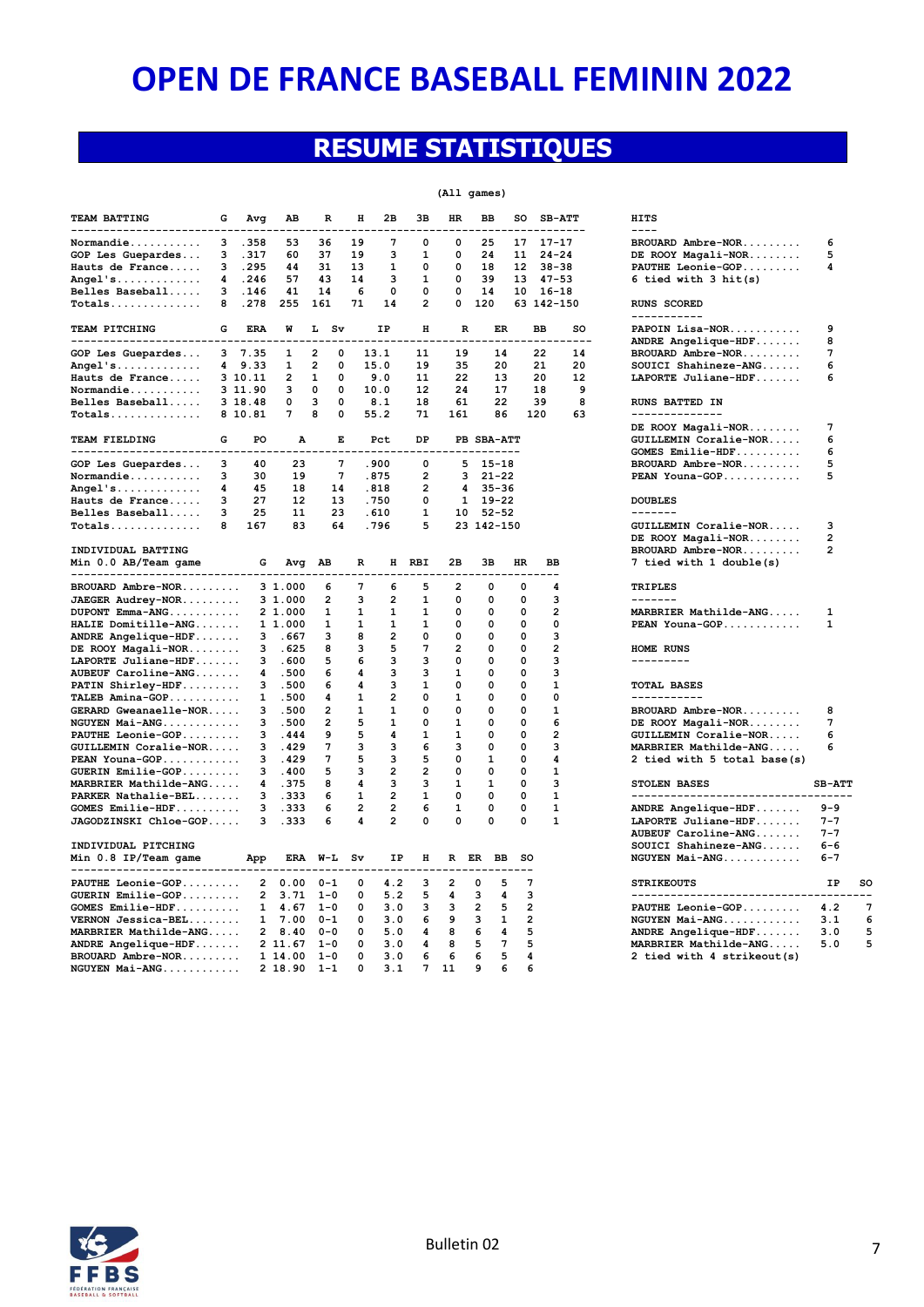### **STATISTIQUES DES EQUIPES**

#### **(All games Sorted by Batting avg)**

| Team                                                                   | AVG | G  | AB  |     | R H 2B |    | 3B HR RBI      |   |    | TB | SLG% BB HBP    |     |     |      | SO GDP | OB% SF SH |                         |              | <b>SB-ATT</b> | PO  | $\mathbf{A}$ |                | E FLD% |
|------------------------------------------------------------------------|-----|----|-----|-----|--------|----|----------------|---|----|----|----------------|-----|-----|------|--------|-----------|-------------------------|--------------|---------------|-----|--------------|----------------|--------|
| Normandie 358 3 53 36 19 7 0 0 26 26 .491 25 4 17 0 .578               |     |    |     |     |        |    |                |   |    |    |                |     |     |      |        |           |                         |              | 1 0 17-17     |     | 30 19        |                | 7.875  |
| GOP Les Guepardes .317 3 60 37 19 3 1 0 18 24 .400 24 3 11 1 .529      |     |    |     |     |        |    |                |   |    |    |                |     |     |      |        |           | $0\quad 1$              |              | $24 - 24$     |     | 40 23        | $\overline{7}$ | .900   |
| Hauts de France .295 3 44 31 13 1 0 0 15                               |     |    |     |     |        |    |                |   |    |    | 14.318 18 4 12 |     |     |      |        | 0.530     | $0\quad 1$              |              | 38-38         |     | 27 12 13     |                | .750   |
| Angel's 246 4 57 43 14 3 1 0 15 19 .333 39                             |     |    |     |     |        |    |                |   |    |    |                |     |     | 2 13 |        | 0 .561    | $\overline{\mathbf{0}}$ | $\mathbf{1}$ | 47-53         |     | 45 18 14     |                | .818   |
| Belles Baseball .146 3 41 14 6 0 0 0 8 6 .146 14 2 10 0 .386 0 0 16-18 |     |    |     |     |        |    |                |   |    |    |                |     |     |      |        |           |                         |              |               |     | 25 11 23     |                | .610   |
| $Totals$ 278                                                           |     |    | 255 |     | 71     |    | $\overline{2}$ |   | 82 |    | .349           |     | -15 |      |        |           |                         |              | 142-150       |     | 83           |                | .796   |
|                                                                        |     | 16 |     | 161 |        | 14 |                | 0 |    | 89 |                | 120 |     | 63   |        | .527      |                         | 3            |               | 167 |              | 64             |        |

#### **(All games Sorted by Earned run avg)**

| Team                       | ERA | W-L     |    |             | G CG SHO/CBO SV |   |                       |    |     |    |     |            | IP H R ER BB SO 2B 3B HR |              |            |     | AB B/Avq | WP HBP |             | BK             | <b>SFA SHA</b> |             |
|----------------------------|-----|---------|----|-------------|-----------------|---|-----------------------|----|-----|----|-----|------------|--------------------------|--------------|------------|-----|----------|--------|-------------|----------------|----------------|-------------|
| GOP Les Guepardes 7.35 1-2 |     |         |    | 3 0         | 0/0             |   | 0 13.1 11 19 14 22 14 |    |     |    |     |            |                          | 5 0 0        |            | 50  | .220     |        | 5 2         | $\overline{2}$ |                | $0\qquad 0$ |
| Angel's 9.33 1-2           |     |         |    | 4 0         | 0/0             |   | 0 15.0 19 35 20 21 20 |    |     |    |     |            |                          | 2 0 0        |            | 69  | .275     |        | 7 2         | $5^{\circ}$    |                | $0\quad 0$  |
| Hauts de France 10.11      |     | $2 - 1$ |    | $3 \quad 1$ | 0/0             |   | $0$ 9.0 11 22 13 20   |    |     |    |     | $\cdot$ 12 |                          | 3 0 0        |            | 43  | .256     |        | $3 \quad 4$ | $\overline{2}$ |                | 1 0         |
| $Normandie$ $11.90$        |     | $3 - 0$ |    | 3 0         | 0/0             |   | 0 10.0 12 24 17 18 9  |    |     |    |     |            |                          | 3 0 0        |            | 40  | .300     |        | $5 \quad 4$ | - 2            |                | $0\quad 1$  |
| Belles Baseball 18.48      |     | $0 - 3$ |    | 3 0         | 0/0             |   | 0 8.1 18 61 22 39 8   |    |     |    |     |            |                          | 1 2 0        |            |     | 53.340   |        | 26 3 3      |                |                | $0\quad 2$  |
| Totals 10.81               |     |         | 16 |             | 0/0             |   | 55.2                  |    | 161 |    | 120 |            | 14                       |              | $^{\circ}$ |     | .278     |        | 15          |                |                |             |
|                            |     | $7 - 8$ |    |             |                 | 0 |                       | 71 |     | 86 |     | 63         |                          | $\mathbf{2}$ |            | 255 |          | 46     |             | 14             |                | 3           |

**PB - BEL 10, GOP 5, ANG 4, NOR 3, HDF 1. Pickoffs - HDF 1, NOR 1.** 

#### **(All games Sorted by Fielding pct)**

| Team              | C   | PO. | A     | E               | $\texttt{FLD\$}$ | DPs SBA CSB    |     |                         | $SBA\$         | PB CI |                         |
|-------------------|-----|-----|-------|-----------------|------------------|----------------|-----|-------------------------|----------------|-------|-------------------------|
| GOP Les Guepardes | 70  |     | 40 23 | 7               | .900             | $^{\circ}$     | -15 | - 3                     | .833           | 5.    | - 0                     |
| Normandie         | 56  | 30  | 19    | $7\phantom{.0}$ | .875             | $\overline{2}$ | 21  | $\mathbf{1}$            | .955           |       | $3 \t 0$                |
| Angel's           | 77  |     | 45 18 | 14              | .818             | $\overline{2}$ | 35  | $\mathbf{1}$            | .972           | 4     | $\overline{\mathbf{0}}$ |
| Hauts de France   | 52  | 27  | 12    | - 13            | .750             | $^{\circ}$     | 19  | $\overline{\mathbf{3}}$ | .864           | 1     | $\overline{\mathbf{0}}$ |
| Belles Baseball   | 59  |     | 25 11 | - 23            | .610             | $\mathbf{1}$   | 52  |                         | $0\quad 1.000$ | 10    | $\mathbf{O}$            |
| Totals            | 314 |     | 83    |                 | .796             |                | 142 |                         | .947           |       | 0                       |
|                   |     | 167 |       | 64              |                  | 5              |     | 8                       |                | 23    |                         |

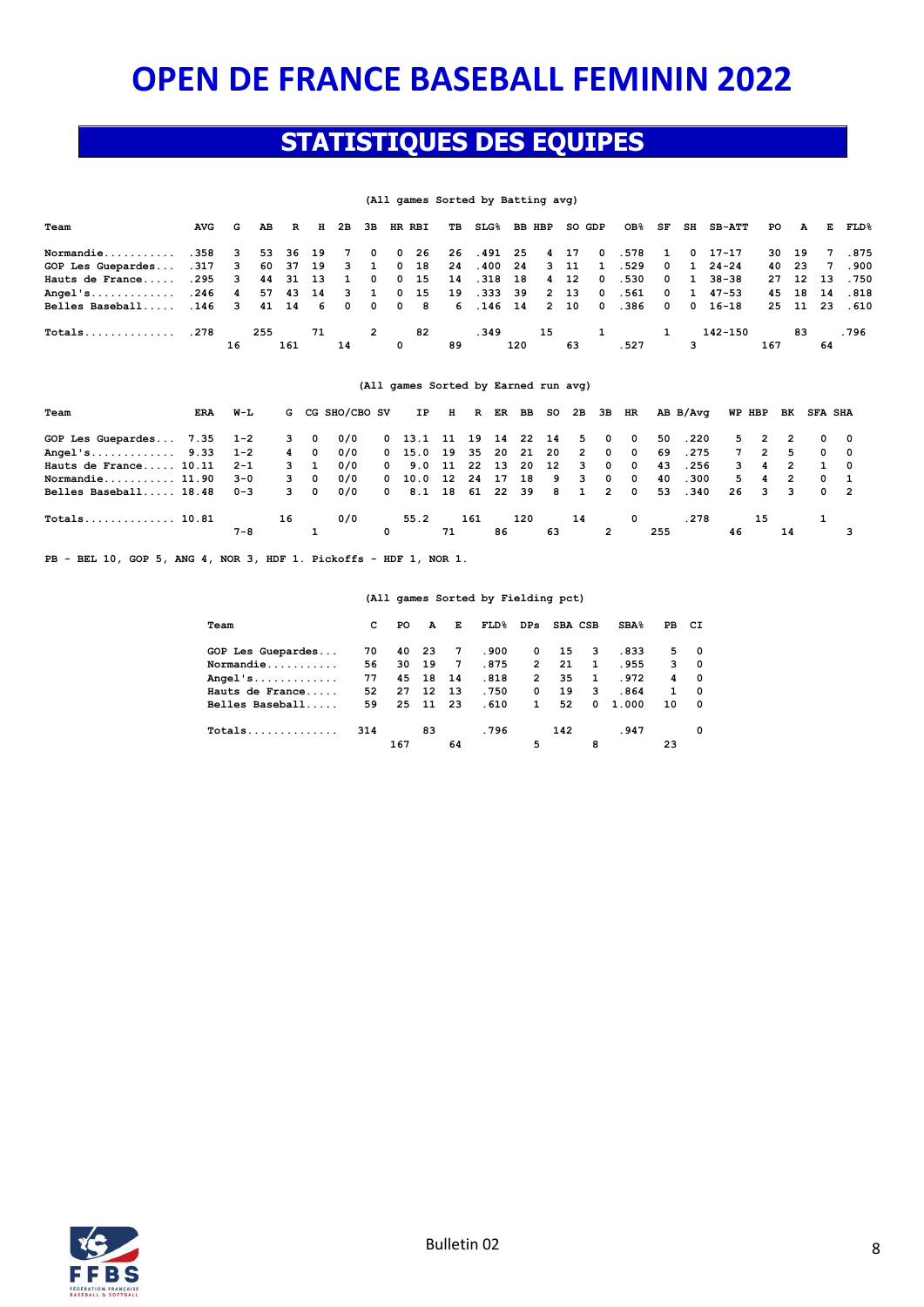### **ABREVIATIONS**

|            | <b>HITTING</b>             |            | <b>PITCHING</b>               | <b>FIELDING</b> |                                 |
|------------|----------------------------|------------|-------------------------------|-----------------|---------------------------------|
| 2B         | <b>Doubles</b>             | A          | <b>Assists</b>                | A               | Assists                         |
| 3B         | <b>Triples</b>             | C          | Chances                       | C               | Chances                         |
| AB         | At bats                    | <b>CI</b>  | Catcher'sinterference         | C1              | Catcher'sinterference           |
| <b>AVG</b> | Battingaverage             | <b>CSB</b> | Caught stealing by (pitcher   | <b>CSB</b>      | Caught stealing by (pitcher and |
|            |                            |            | and catcher)                  |                 | catcher)                        |
| <b>BB</b>  | Bases on balls             | <b>DPs</b> | Double playsparticipated in   | <b>DPs</b>      | Double playsparticipated in     |
| <b>GDP</b> | Groundedinto double plays  | E          | Errors                        | E               | Errors                          |
| GP/GS      | Gamesplayed/ Gamesstarted  | FLD%       | Fielding percentage           | FLD%            | Fielding percentage             |
| н          | Base hits                  | PB         | Passed balles (catcher)       | <b>PB</b>       | Passed balles (catcher)         |
| <b>HBP</b> | Hit by pitch               | PO         | Putouts                       | PO              | Putouts                         |
| <b>HR</b>  | Home runs                  | <b>SBA</b> | Stolen bases allowed (pitcher | <b>SBA</b>      | Stolen bases allowed (pitcher   |
|            |                            |            | and catcher)                  |                 | and catcher)                    |
| <b>IBB</b> | Intentional bases on balls | SAB%       | Stolen bases against          | SAB%            | Stolen bases against percentage |
|            |                            |            | percentage (pitcher and       |                 | (pitcher and catcher)           |
|            |                            |            | catcher)                      |                 |                                 |
| OB%        | On base percentage         | <b>ERA</b> | Earnedrunaverage              |                 |                                 |
| R          | Runsscored                 | FO.        | Fly outs                      |                 |                                 |
| <b>RBI</b> | Runsbatted in              | GO         | Ground outs                   |                 |                                 |
| SB/ATT     | Stolen bases/ Stolen bases | H.         | Hits allowed                  |                 |                                 |
|            | attempts                   |            |                               |                 |                                 |
| <b>SF</b>  | Sacrifice flies            | <b>HBP</b> | Hit by pitch                  | <b>SHA</b>      | Sacrifice hits allowed          |
| <b>SH</b>  | Sacrifice hits             | <b>HR</b>  | Home runsallowed              | SHO/            | Shutouts/Combinaison shutouts   |
|            |                            |            |                               | <b>CHO</b>      |                                 |
| SLG%       | Sluggingpercentage         | IP         | Inningsplayed                 | <b>SO</b>       | Strikeouts                      |
| <b>SO</b>  | <b>Strikeouts</b>          | R          | Runsallowed                   | Sv              | Saves                           |
| TB         | <b>Total bases</b>         | <b>SFA</b> | Sacrifice fliesallowed        | W/L             | Wins/Loses                      |

|                 |                                   | <b>ANALYSIS STATISTICS</b> |                                                    |
|-----------------|-----------------------------------|----------------------------|----------------------------------------------------|
| vsLeft          | Avg against left-handed pitchers  | Pinchhitting               | Avg as pinchhitter                                 |
| <b>Vs Right</b> | Avg against right-handed          | With runners in            | Avg when batting with runners in scoring positions |
|                 | pitchers                          | scoring pos                |                                                    |
| rch by leadoff  | Avg when leading off an inning    | w/rnr on 3rd and LT        | Avg when batting with runner on 3rd base and less  |
|                 |                                   | 2 <sub>outs</sub>          | than 2 outs                                        |
| with 2 outs     | Avg when batting with 2 outs      | With 2 outs                | Avgbattingwith 2 outs                              |
| w/runners on    | Avg when batting with runners     | successadvancingrnrs       | Successadvancingrunners                            |
|                 | on base                           |                            |                                                    |
| w/bases empty   | Avg when batting with bases       | 2 out rbi                  | Runs batted in with 2 outs                         |
|                 | empty                             |                            |                                                    |
| <b>RBI ops</b>  | Avg when batting with runners     | #rnrs adv w/out            | Number of times batter made an out and advanced    |
|                 | on 2nd or 3rd base                |                            | at least 1 runner                                  |
| <b>Gnd out</b>  | Number of ground outs (includes   | rnrs lob                   | Number of runners left on base by last batter of   |
|                 | SACs but not errors)              |                            | innning                                            |
| Fly out         | Number of fly outs (includes SFs, | rcherr                     | Reach first base on error                          |
|                 | but not errors)                   |                            |                                                    |
| Fly/Gnd         | Fly outs to ground outs ratio     | rchfc                      | Reach first base on fielder's choice               |
|                 |                                   | kl                         | Strikeout look                                     |

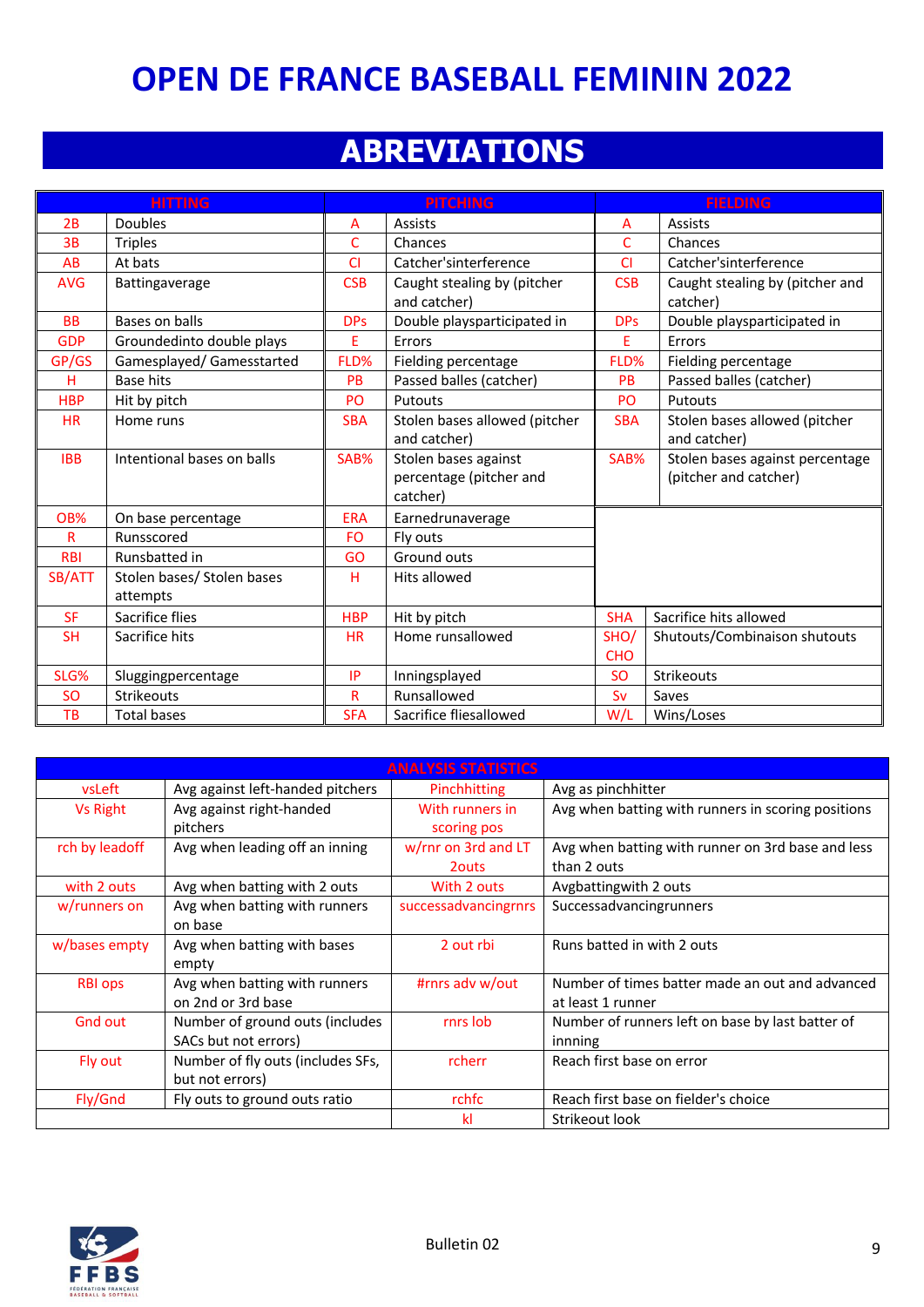### **Protection des lanceuses de moins de 18 ans**

Pour les lanceuses de 18 ans et moins participant à la compétition, un quota est défini sur une période de deux (2) jours consécutifs (Un jour correspond à un intervalle de 24 heures commençant à minuit) :

15U : 85 lancers 18U : 95 lancers

| $N^{\circ}$ | <b>Nom</b>                 | <b>Equipe</b> | 16/04 | 17/04 | 18/04 |
|-------------|----------------------------|---------------|-------|-------|-------|
| 8           | <b>GUERIN Emilie (18U)</b> | <b>GOP</b>    | 35    | 43    |       |
| 18          | DE SWARTE Daphnée (18U)    | GOP           | 18    | 25    |       |
| 12          | PAUTHE Leonie (18U)        | GOP           |       | 96    |       |
| 12          | DUPONT Emma (15U)          | ANG           | 16    |       |       |
| 8           | VEILLARD Hanae (18U)       | ANG           | 32    |       |       |
| 19          | MARBRIER Mathilde (18U)    | ANG           |       | 95    |       |

### **Protection des receveuses de moins de 18 ans**

Pour les lanceuses de 18 ans et moins participant à la compétition, un quota est défini sur une période de deux (2) jours consécutifs (Un jour correspond à un intervalle de 24 heures commençant à minuit) :

15U : 14 manches 18U : 18 manches

1 lancer reçu dans une manche, hors lancer d'échauffement, compte pour une manche complète

| <b>N°</b> | <b>Nom</b>                     | <b>Equipe</b> | 16/04 | 17/04 | 18/04 |
|-----------|--------------------------------|---------------|-------|-------|-------|
| 3         | <b>BONNAY Pia (18U)</b>        | <b>GOP</b>    |       |       |       |
| 12        | PAUTHE Leonie (18U)            | GOP           |       |       |       |
| 21        | DIMI Ursula (18U)              | ANG           |       |       |       |
| 19        | <b>MARBRIER Mathilde (18U)</b> | ANG           |       |       |       |
| 3         | PAPOIN Lisa (15U)              | <b>NOR</b>    |       |       |       |